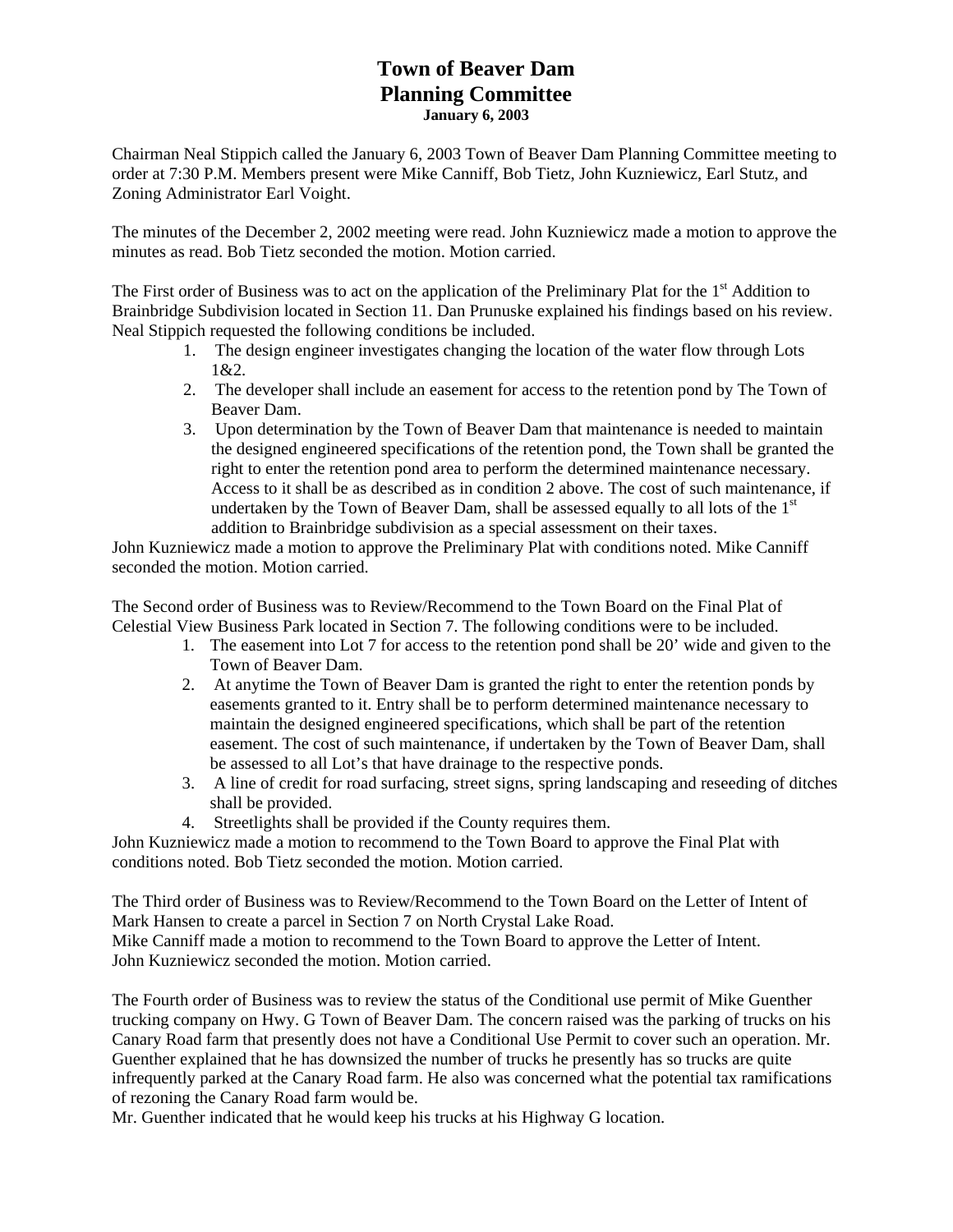At the next Planning Committee meeting we will plan on reviewing the PowerCom Conditional Use permit.

John Kuzniewicz made a motion to adjourn. Bob Tietz seconded the motion. Motion carried.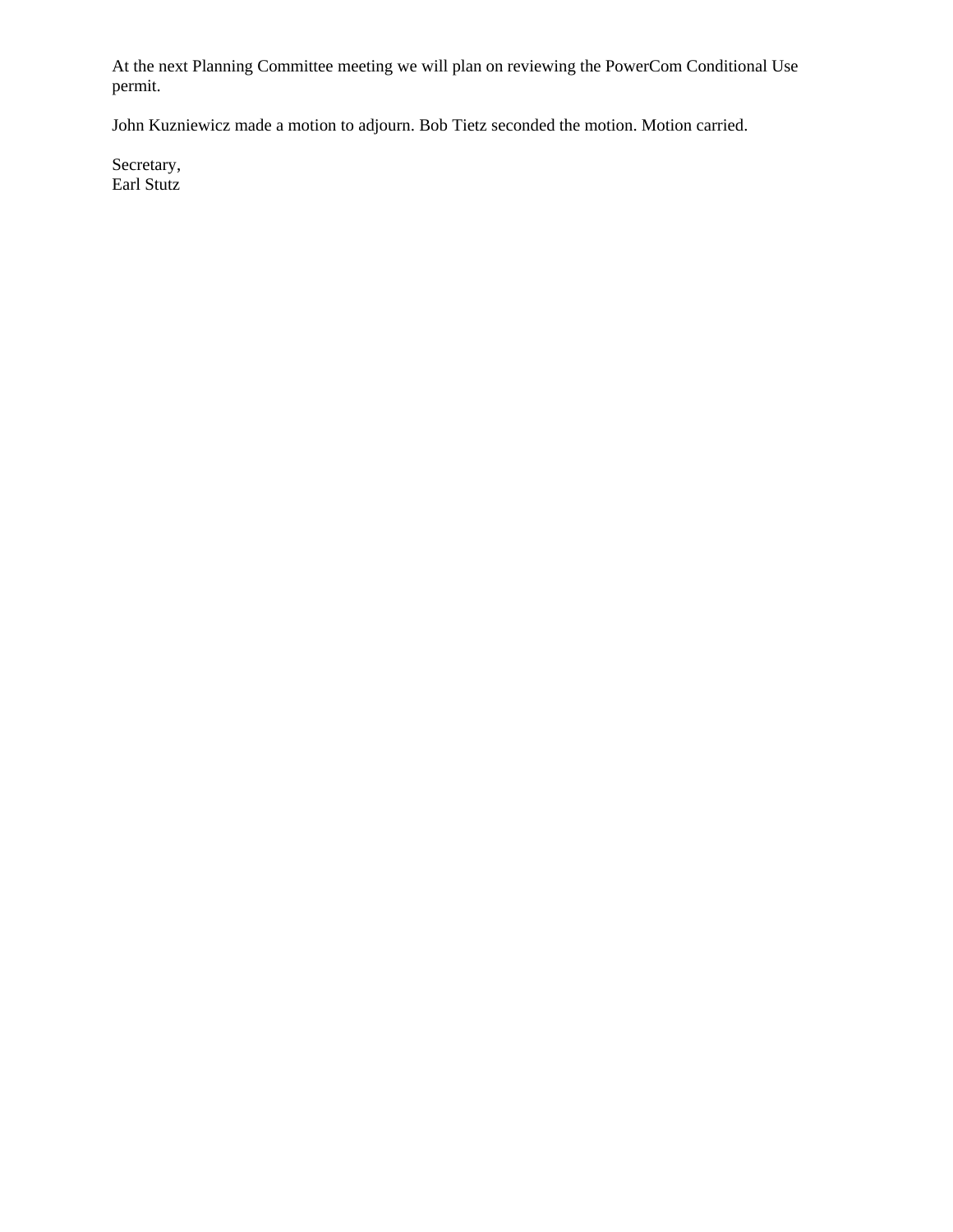## **Town of Beaver Dam Planning Committee February 3, 2003**

Chairman Neal Stippich called the February 3, 2003 Town of Beaver Dam Planning Committee meeting to order at 7:30 P.M. Members present were Bob Neuman, Bob Tietz, John Kuzniewicz, Earl Stutz, and Zoning Administrator Earl Voight.

The minutes of the January 6, 2003 meeting were read. Bob Neuman made a motion to approve the minutes as read. John Kuzniewicz seconded the motion. Motion carried.

The First order of Business was the review for renewal of the Conditional Use Permit granted January 14, 2002 to the Raceway at Powercom Park. It was requested to postpone this subject until next months meeting.

The Second order of Business was to act on the application of David Gilbertson for a Conditional Use Permit for a non farm residence in an A-G District located at W9581 Hwy S in the SE 1/4 of the NW 1/4 of Section 30, Town of Beaver Dam and also to create a parcel at the same location. Dave explained that he plans to build a new house on the proposed lot and rent out the existing house and buildings. There was discussion regarding sharing the existing driveway or getting approval from the County to add a new driveway off of Highway S. John Kuzniewicz made a motion to approve the Conditional Use Permit and the creation of a parcel at the same location contingent on the driveway issue being resolved with the County. Bob Tietz seconded the motion. Motion carried.

The Third order of Business was to Review the petition that was presented to the Town Board from the residents of Burchardt's Sunrise Acres Subdivision in regard to land located in Section 22 surrounding the subdivision in reference to the Town of Beaver Dam Comprehensive Plan. The petition basically was requesting that the area to the west and north of the subdivision along Highway 151 be kept free of any further commercial development and instead be a buffer area for the subdivision. Neal explained to the audience that our Committee's role is to review the petition, take comments and forward them to the Town Board.

Sue Braemer, one of the petitioners, expressed her concern about noise levels with further commercial development that close to their subdivision and wants a buffer to be maintained around their subdivision. Steve Miller expressed that he just wanted to preserve the rural setting they presently have. Neal asked how many of the residents in attendance lived their prior to 1978, all five in attendance had. Neal further explained that the west boundary of the subdivision has been zoned commercial since 1978. John Kuzniewicz explained that the property owner has to request any zoning change. The property west of the subdivision is currently owned by Emerson Kellom. Mr. Kellom was in attendance and expressed his disappointment that no one from the subdivision had contacted him personally to discuss their concerns.

He further expressed that he had no interest in having the zoning changed at the present time. Neal Stippich asked whether a group or committee of residents from Burchardt's subdivision could be formed to discuss their concerns with Emerson Kellom? Steve Miller volunteered; he would attempt to form a group from Burchardt's to do this. Therefore, the petition will currently address only the property to the north of the subdivision and its planned use as presently shown in the Township's Comprehensive Plan. Fred Bird is the owner of this property. Richard Zieman explained to the audience that the petition could possibly result in the long range plan for the property to the north changing if Mr. Bird and the Town Board agree. He further stated that although there is nothing in current zoning that includes a requirement for a buffer area, the Town Board could direct the Zoning Committee to include some criteria for a buffer where commercial property meets residential.

The Fourth order of Business was discussion on vacating part of the roads in Seefeldt's plat and Gossfeld if necessary. This already has been to the Town Board so no further action was required by this committee.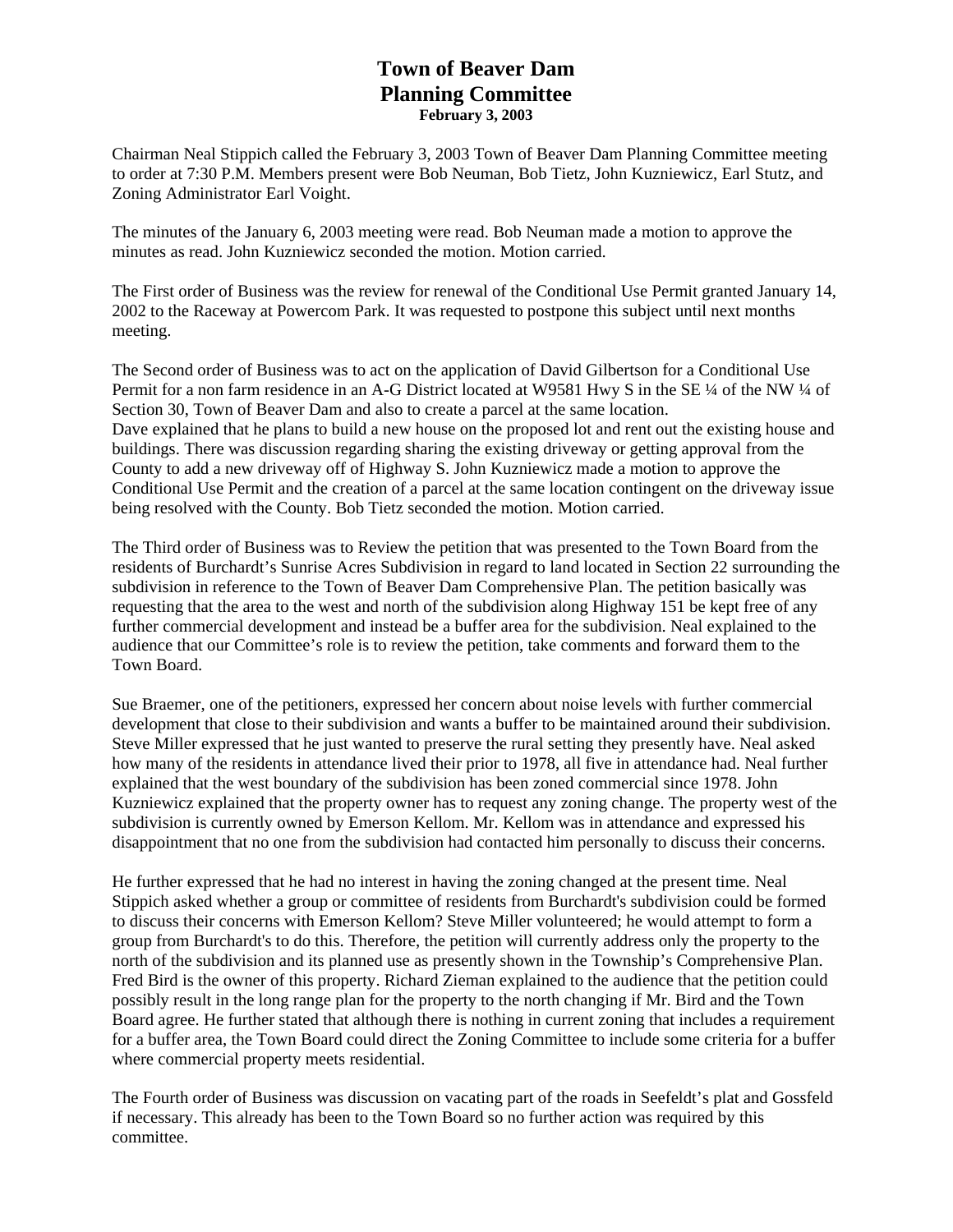Bob Neuman made a motion to adjourn. Bob Tietz seconded the motion. Motion carried.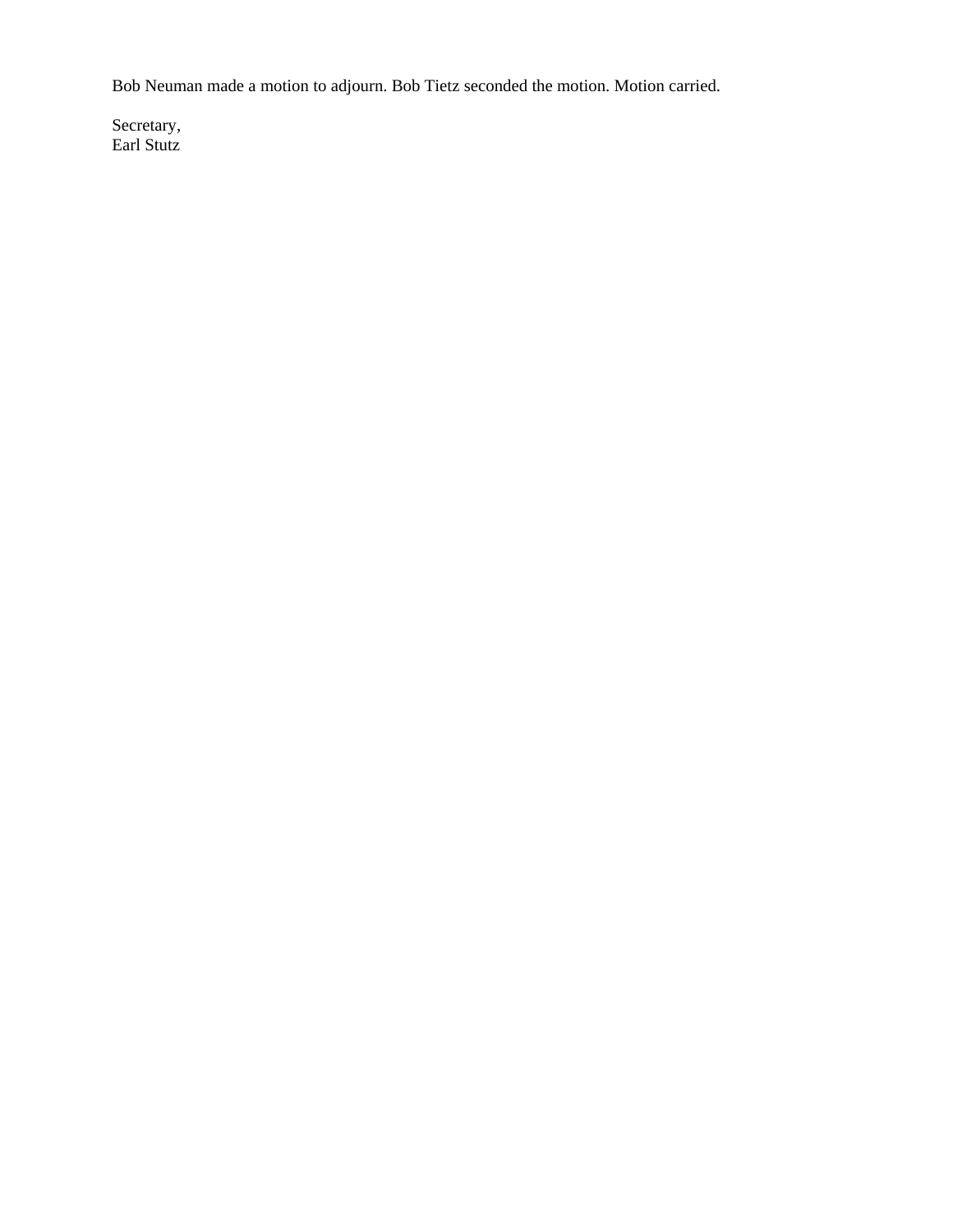## **Town of Beaver Dam Planning Committee March 3, 2003**

Chairman Neal Stippich called the March 3, 2003 Town of Beaver Dam Planning Committee meeting to order at 7:30 P.M. Members present were Mike Canniff, Bob Tietz, John Kuzniewicz, Earl Stutz, and Zoning Administrator Earl Voight.

The minutes of the February 3, 2003 meeting were read. John Kuzniewicz made a motion to approve the minutes as read. Mike Canniff seconded the motion. Motion carried.

The First order of Business was the Review/Renewal of the Conditional Use Permit granted January 14, 2002 to the Raceway at Powercom Park. Lee Merkel explained some of the changes for the coming year.

- He was reducing the number of events for this year.
- Last years racing went into early October. This year the last race should be the 9<sup>th</sup> or  $10^{th}$  of September.
- The World of Outlaws is coming twice this year compared to once last year.
- There will be another national event this year, a motorcycle race, the same week as the Harley Davidson's celebration.

Next the Conditional Use Permit of January 14, 2002 was reviewed point by point. The items where there was discussion or change are noted below:

- 1.Noise Levels: The Township police chief, John Kreuziger, commented that he had worked many Saturday nights and had no noise level violations or any even close. The Planning Committee was not aware of any noise complaints by people from the Township either.
- 2.Traffic Control:
- 3.Parking: Neal expressed concern about keeping the main roadways on the premises open at all times for emergency vehicle access. Lee stated that for larger events more people are provided to better direct the parking and admitted sometimes he has a problem with his own employees parking at some of the regular events.
- 4.Overnight Camping or Parking:
- 5.Hours of Operation: It was agreed that all the hours of operation would stay the same. Lee stated that no events during the past year went past their time limit. He did raise a concern about the verbiage describing fines and how they would be levied. He was questioning the intent compared to the actual wording of the last couple sentences. The way it was written now it could be interpreted to mean that the fines would be accumulative in \$250.00 dollar increments for each 30 minute period (or portion there of) of over-run all on the same racing date. That was not the intent of the Committee. The intent was that one fine would be levied per racing date with the fine going up \$250.00 dollars each subsequent time it occurred within a racing season. It was agreed that the wording would be changed to make it clear that the fine assessment was based on a "per race date" basis and not multiple assessments on the same race date. The modified wording in part reads as follows: "Two events per year will be allowed to run past the permitted hours of operation for one-half hour without a fine. If the over-run is more than one-half hour, the race date event will be considered to be time over-run and subject to the following described fines and be considered the same as any other over-run. Over-runs will be subject to a citation from the Town of Beaver Dam Police Department. Fines will be levied on a per racing date basis and increase \$250.00 dollars with each subsequent offense. The first offense will be \$250.00, \$500.00 for the second, \$750.00 dollars for the third and \$1,000.00 for the fourth and all subsequent offenses. No more than one fine will be assessed on a given date. This applies to one racing season at a time and starts over from zero the following season".
- 6. Types of Use: Lee agreed to provide to the Town the dates of the special events.
- 7.Lighting: Neal said he would like to see more lights in the northwest corner of the parking lot. Lee agreed to work on it.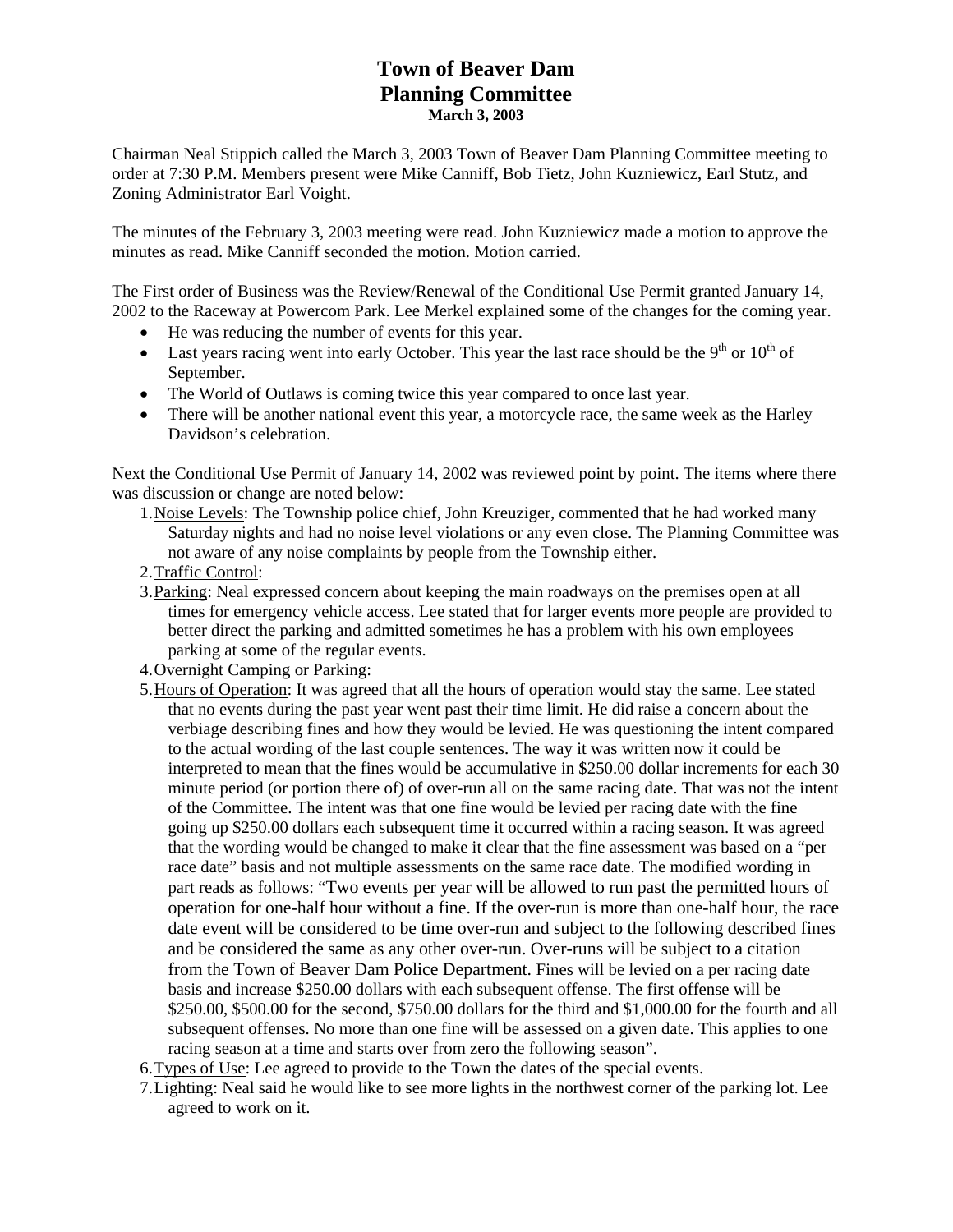- 8.DNR, State and Local: Lee showed a documented disaster plan that is 99% complete. It needs to be updated to reflect most recent code changes. He will provide a copy to the Town when completed.
- 9.Grounds:
- 10. No Outside Storage:
- 11. Any Signage:
- 12. Crowd Control:
- 13. Dust Control:
- 14. Practice or Test Situations or Rentals:
- 15. Good Housekeeping:
- 16. The Earth Berm: Lee said he will make every effort to meet the 1 June, 2004 completion date but also noted that he is dependant on material availability and good weather as well. Lee also confirmed he will be using a sound engineer when the berm is completed to get recommendations regarding shrubbery etc.
- 17. Signage: Progress is being made in this area and it was agreed by the Committee to extend the completion date one year to 1 June, 2004.
- 18. A Site Plan:
- 19. Consultants:
- 20. Modification:
- 21. This Conditional Use Permit: Lee expressed concern about having to come back every year to reapply. He didn't feel it was fair to single out his business when no one else with a Conditional Use Permit has to do it. He wants to develop a long range business plan and is concerned about committee makeup changing over time resulting in the feelings toward his business possibly changing and impacting him in a negative manner. John Kuzniewicz expressed that our concern was that we are tracking the progress being made on the milestone dates laid out in the Conditional Use and agreed that an annual review was still needed but that reissuing the permit annually could be changed. Therefore, it was agreed by everyone that the wording on this subject will be changed to read as follows: "This Conditional Use Permit will be subject to annual review in January of each year. The Town of Beaver Dam Planning Committee will then review the permit, if deemed necessary, for the purpose of modifying and renegotiating."

Attached is the updated Conditional Use Permit in its entirety. Based on these updates, John Kuzniewicz made a motion to approve the Conditional Use Permit. Bob Tietz seconded the motion. Motion carried.

The Second order of Business was to act on the application of Neal Stippich for a Conditional Use Permit for a Non Farm Resident in an A-G District located at the corner of Blackbird Rd. & County S, in the SW ¼ of the SW ¼ of Section 22, T11N, R14E, Town of Beaver Dam. Neal requested the withdrawal of the application till next month's meeting. Earl Voight told the audience members in attendance that all the adjoining land owners would be re-notified.

The Third order of Business was in regards to the land exchange that took place between Earl Voight Jr. of Wooded Hills subdivision and Norm Kurtz. Neal Stippich made a motion to approve the land exchange between Earl Voight Jr. of Wooded Hills subdivision and Norm Kurtz. John Kuzniewicz seconded the motion. Motion carried.

John Kuzniewicz made a motion to adjourn. Bob Tietz seconded the motion. Motion carried.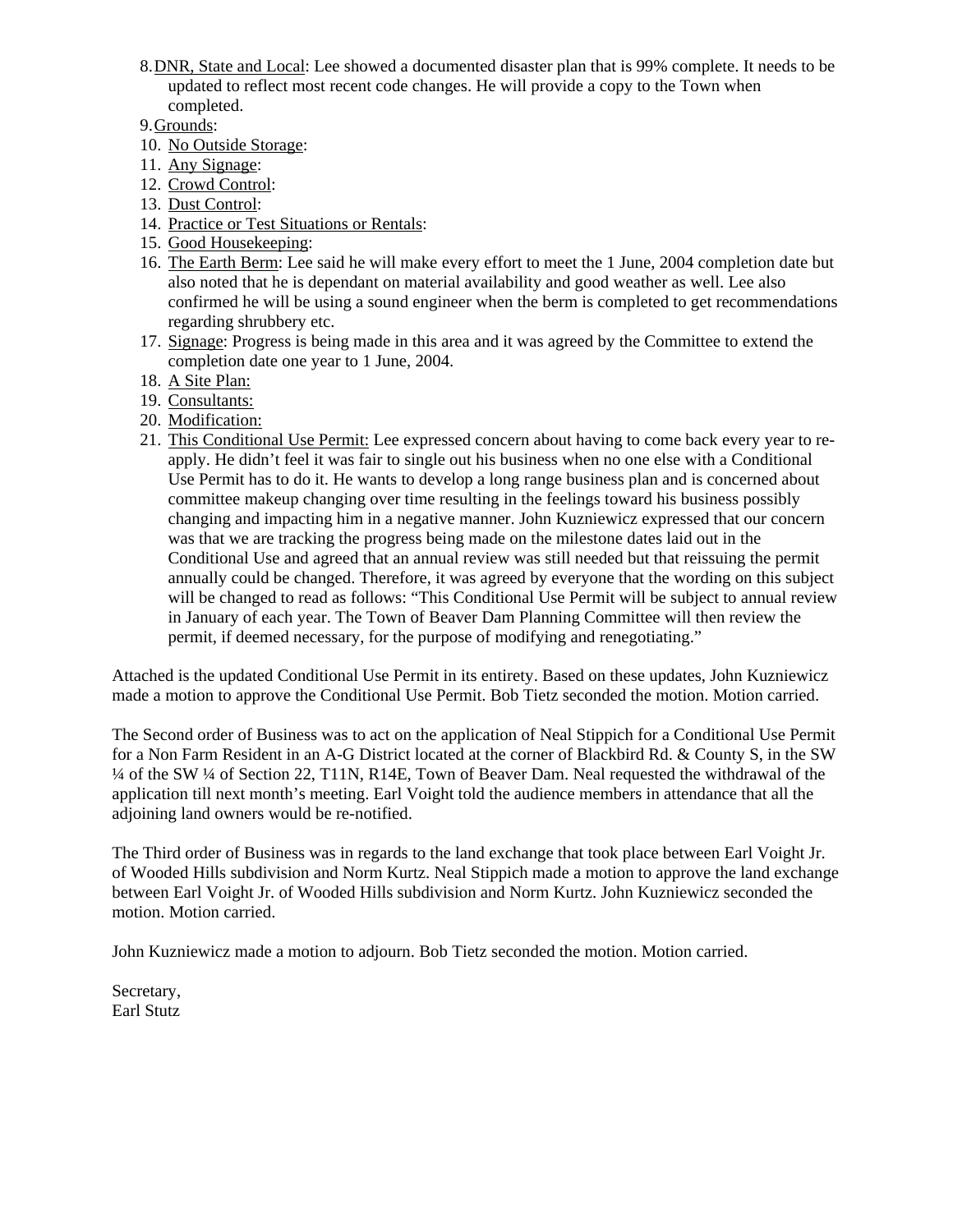#### **Beaver Dam Raceway Conditional Use Permit Summary**

#### **Original Issued May 8, 1989**

1) NOISE LEVELS: 95 decibels for car racing to be measured at a distance approximately 100 feet from center of track. Location of noise measurement to be agreed on by Land Use Administrator. Noise measurement of each car to be done per each event and logged in a permanent record. To be done during time trials at a predetermined point.

2) TRAFFIC CONTROL: Will increase Raceway Road width to 20 feet from track. Traffic exiting and going west would be diverted on East Plaza Drive. Traffic going East on Hwy. 33 to exit on Raceway Road. Operator to furnish traffic control personnel to throttle traffic.

3) PARKING: Will be limited to designated area proposed with plan submitted.

4) NO OVERNIGHT PARKING OR CAMPING: Qualified to allow drivers and crew when there is a 2 day racing event to stay overnight. Will have a fenced in area for these people located in the pit area.

5) HOURS OF OPERATION: Week events 5:00 PM. to 11:00 PM., Saturdays 5:00 PM. to 11:30 PM., Sundays 12:00 PM. noon to 6:00 PM., Holiday Weekends 12:00 noon start, weather delays, 1-hour extension. All grounds and buildings to be vacated within one hour of stated closing times, concessions to be also closed at closing times.

6) TYPES OF USE: Motor Sport Activity and Entertainment. Weekly car race events totaling 50 events, snowmobiles, and car crushing (Big Foot), all at 95 decibels. No cycles. Requesting 10 special events requiring 100 decibel limits to include sprint car races, truck and tractor pull, Country Western music concert, and Rock concerts. Special events to be limited to 100 decibels at a point located on the North property line agreed to by Land Use Administrator.

7) LIGHTING: Done with high mast pole (120 ft. high) to be sideshielded and additional lighting for parking.

8) Meet DNR requirements and all other State, local, and fire codes.

9) Grounds to be cleaned of trash in 24 hours of an event.

10) No outside storage except operable maintenance equipment. All damaged race vehicles to be removed in 7 working days.

11) Would be Schlafer's responsibility for any signage. It would need to meet all ordinances.

12) CROWD CONTROL: 4 off-duty or security people as a minimum.

13) DUST CONTROL: Track to be watered so as to not visibly emit clouds of dust, including spectator traffic areas.

14) PRACTICE OR TEST SITUATIONS OR RENTALS: Restricted to business hours with 20 times per year at 95 decibels.

15) Plan submitted to be completed in one year.

16) Good Housekeeping.

#### **First Amendment April 11, 1994**

Gary Schlefer requested Sunday hours be extended 4 hours to 10:00 PM. He requested a July 4 event be allowed with a lifting of the noise consideration and a half-hour extension of hours. He also requested a pre-season test day for a Saturday with hours of 10:00 AM until 6:00 PM. There was much discussion by the near neighbors opposing the change of hours. Mike Canniff made a motion to allow a test day on a Saturday in April annually with hours of 10:00 AM till 6:00 PM. Motion carried. Neal Steppich made a motion to allow an Independence Day celebration on Saturday night to be finished by 10:00 PM. Rain delay to be on Sunday night. Motion Carried. Gary Schlefer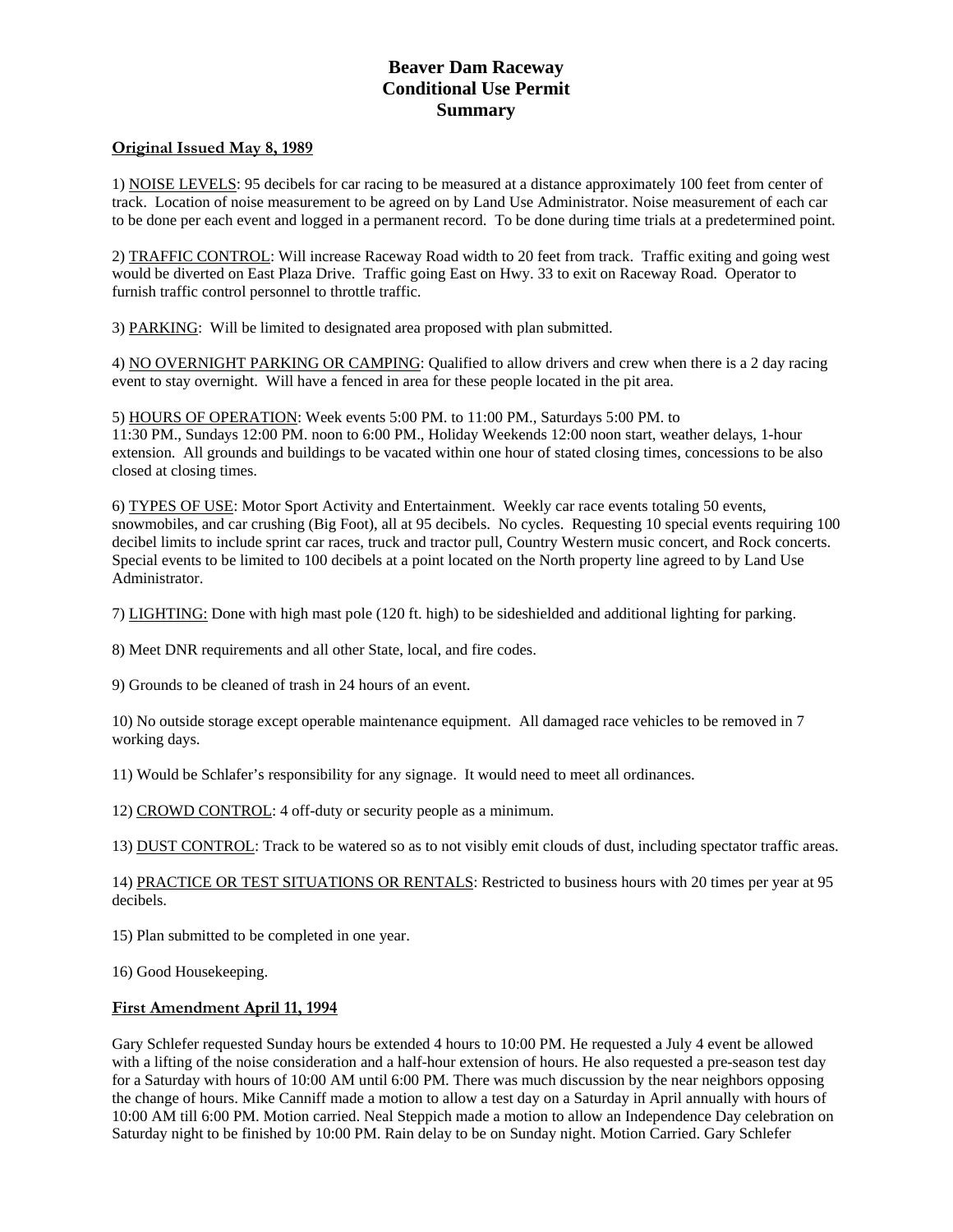withdrew his request of change of hours on Sundays. Discussion of master plan and zoning of area were concern. Orderly development, no junk yard.

#### **Second Amendment March 4, 1996**

Regarding request of Gary Schlafer to modify condition #5 on his Conditional Use Permit (hours of operation in special event). Marty Schoenberger expressed her concern regarding the noise levels she presently experiences from the raceway. Gary Schlafer explained his needs and how weather affects his business. Mike Canniff made a motion that when inclement weather occurred on Saturday night, Beaver Dam Raceway be allowed to reschedule to the following Sunday evening. Beaver Dam Raceway during all events will be allowed to run over 30 minutes or less 2 nights per season. The forfeiture for violation of this would be \$500 per hour at \$125 per 15-minute increments. The forfeiture will start on the 3<sup>rd</sup> night of the season that he runs over. Earl Stutz seconded the motion. Motion carried.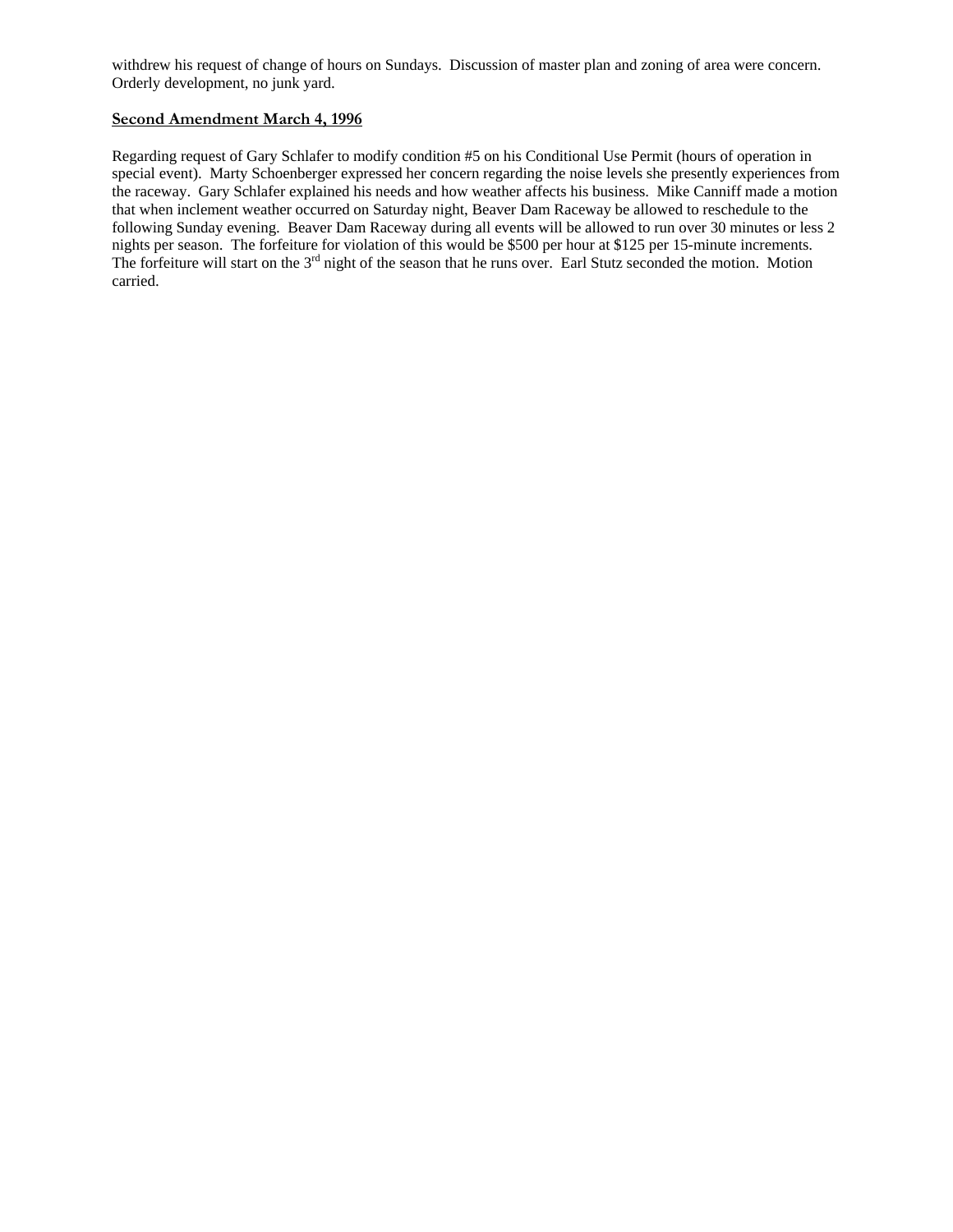# **Town of Beaver Dam Planning Committee April 7, 2003**

Chairman Neal Stippich called the April 7, 2003 Town of Beaver Dam Planning Committee meeting to order at 7:30 P.M. Members present were Mike Canniff, Bob Tietz, John Kuzniewicz, Earl Stutz, Bob Neuman, Larry Braker and Zoning Administrator Earl Voight.

John Kuzniewicz made a motion to dispense with the reading of the March 3, 2003 minutes. Bob Neuman seconded the motion. Motion carried.

The First order of Business was to Act on the application of Neal Stippich for a Conditional Use Permit for a Non Farm Resident in an A-G District located at the corner of Blackbird Rd. and County S, in the SW ¼ of the SW ¼ of Section 22, T11N, R14E, Town of Beaver Dam. Neal passed the Chairmanship for this portion of the meeting to Bob Neuman. Mike Canniff, the prospective buyer, distributed several copies of the lot layout and location. Several questions and concerns were raised by audience members. The road is already in poor condition so they were concerned about additional traffic. They wondered about the driveway location, size of the parcel and how many houses would be built. One house will be built on 1.3 acres and the driveway location has not yet been determined but it was mentioned that it needs to be 150' from the corner of Hwy S. With no further questions, Larry Braker made a motion to approve the Conditional Use. Earl Stutz seconded the motion. Motion carried. (Neal & Mike abstained from voting)

The Second order of Business was to Review/Approve to create a parcel at the same location at the corner of Blackbird Rd. & County S, in the SW ¼ of the SW ¼ of Section 22, T11N, R14E John Kuzniewicz made a motion to approve the request to create a parcel. Larry Braker seconded the motion. Motion carried. (Neal  $\&$  Mike abstained from voting) At this point the meeting Chairmanship was returned to Neal

The Third order of Business was to Act on the application of Paul Brey for a Conditional Use Permit for an Auto & Cycle sales in an E.C. district located at N7212 Farewell Rd, Town of Beaver Dam. Paul Brey spoke on his own behalf explaining that he wanted to sell new British motorcycles in the north end of the building. On the Hwy 33 side of the building he would display for resale cars and trucks that were taken in on trade. No more than 5 at any one time would be kept on site. All motorcycles would be kept inside the building. All diagnostics on the cycles would be done during daytime hours only inside the building between the hours of 9 to 5 during the week and 9 to 2 on Saturdays during the summer. Possibly in the future he might sell ATV's. Old tires would not be stored outside the building. They would be disposed of properly right away. He has been in the building operating his existing business for the last three years. That business operation would remain in the building where it is today. A neighbor raised a question about runoff from the driveway area onto adjoining land owners.

Larry Braker requested a site plan showing

- 1. The building location on the property.
- 2. Where used vehicles would be parked for display to sell.
- 3. The location of the cycle business.
- 4. Customer and employee parking.

Larry Braker made a motion to table the request until a site plan was completed. Bob Neuman seconded the motion. Larry then withdrew the motion.

Bob Nueman made a motion to approve the Conditional Use contingent on the following conditions being met.

- 1. The maximum number of on site vehicles for sale is limited to five.
- 2. All cycle diagnostics must be done within the building.
- 3. The site plan must show where the vehicles for sale will be displayed.
- 4. The site plan must show where employee parking for the new cycle business will be located.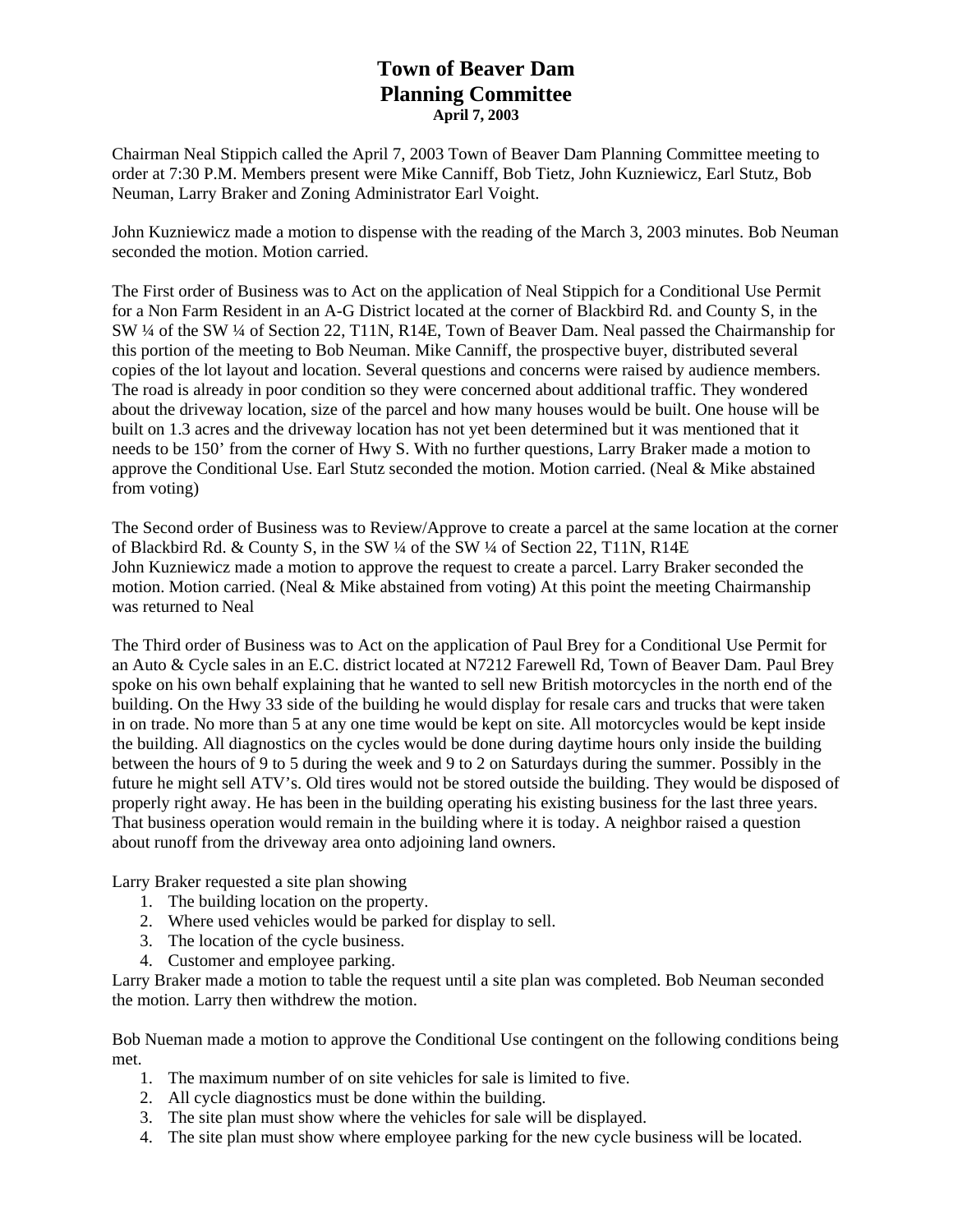5. Before the parking lot can be blacktopped, a drainage plan must be submitted and approved by the Planning Committee.

Mike Canniff seconded the motion. Motion carried.

Chairman Stippich assigned Bob Neuman and Larry Braker to review and approve the site plan so Mr. Brey could continue on with the process of acquiring the State required permitting in a timely fashion.

The Fourth order of Business was to Act on the application of Robert & Susan Christian, agent for Russell Landsinger for a Conditional Use Permit for a Non Farm Resident in an A-G District located on Olinger Rd in the NW ¼ of the SE ¼ of Section 36, T12N, R14E, Town of Beaver Dam. The ten acre parcel is located east of the Kingdom Hall. John Kuzniewicz made a motion to approve the Conditional Use with the stipulations that there be a restriction on the survey limiting it to one home being built on the 10 acres and that it couldn't be further subdivided. Bob Tietz seconded the motion. Motion carried.

The Fifth order of Business involved general discussion with Chris and Matt Westphal regarding lots 5 through 12 of Tim Fletcher's subdivision. Lot lines, lot sizes, building designs, septic systems, number of bedrooms, etc were discussed.

Larry Braker made a motion to adjourn. John Kuzniewicz seconded the motion. Motion carried.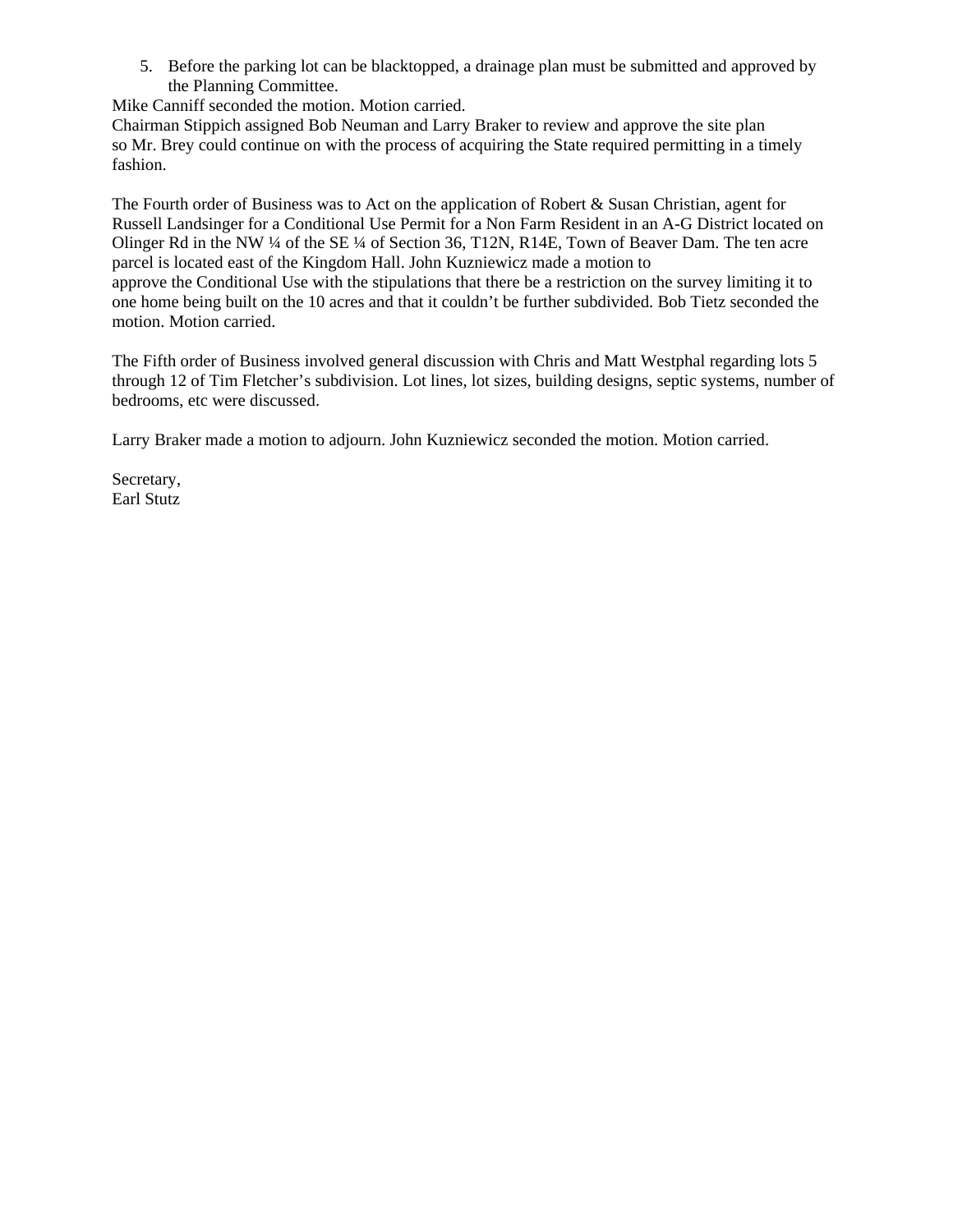# **Town of Beaver Dam Planning Committee May 5, 2003**

Chairman Neal Stippich called the May 5, 2003 Town of Beaver Dam Planning Committee meeting to order at 7:30 P.M. Members present were Mike Canniff, Bob Tietz, John Kuzniewicz, Earl Stutz, and Zoning Administrator Earl Voight.

Neal Stippich appointed Alan Matuszeski as the new Chairman of the Planning Committee.

Minutes of the April 7, 2003 meeting were read. John Kuzniewicz made a motion to approve the minutes as read. Bob Tietz seconded the motion. Motion carried.

The First order of Business was to Act on the application of Dodge County Highway Commission, agent for Nell Farms, for a Conditional Use Permit for a borrow area in an A-1 District located in the SW ¼ of the SE ¼ & SE ¼ of the SW ¼ of Section 24, T11N, R14E Town of Beaver Dam. Bruce Zellner of the Highway Commission appeared and explained that the borrow area was on the north side of County Highway S north of the Barnett Trucking yard and involved approximately 30,000 cubic yards of soil. John Kuzniewicz made a motion to approve the Conditional Use Permit. Mike Canniff seconded the motion. Motion carried.

The Second order of Business was to act on the application of MSA, agent for James Berkevich, for a Conditional Use Permit for a Non Farm Residence in an A-G District located in the SW ¼ of the SE ¼ of Section 19, T11N, R14E, Town of Beaver Dam. John Kuzniewicz made a motion to approve the Conditional Use Permit with the contingencies that only one house can be built on the property, that it can not be further divided and that the south side of the newly created parcel requires fencing per the Town of Beaver Dam sub division ordinances. Bob Tietz seconded the motion. Motion carried.

The Third order of Business was to create a 2 lot survey at the same location. Mike Canniff made a motion to approve the request. Earl Stutz seconded the motion. Motion carried.

The Fourth order of Business is to act on the request of Westphal Construction, agent for Fletcher & Sons Development, for an approval of a (24 unit) 12 duplex Condominium Plat located within Fairway View Subdivision. Dennis Steinkraus of MSA presented the plan. John Kuzniewicz made a motion to deny the request and recommended they go to the Town Board of Appeals. Mike Canniff seconded the motion. Motion carried.

John Kuzniewicz made a motion to recommend approval of a Duplex Condominium Development in an R-D District. Mike Canniff seconded the motion. Motion carried.

Bob Neuman reported that Larry Braker and he had reviewed the information provided by Paul Brey to satisfy the contingencies of a Conditional Use Permit request and that all the requirements were met and they therefore approved the request.

John Kuzniewicz made a motion to adjourn. Bob Tietz seconded the motion. Motion carried.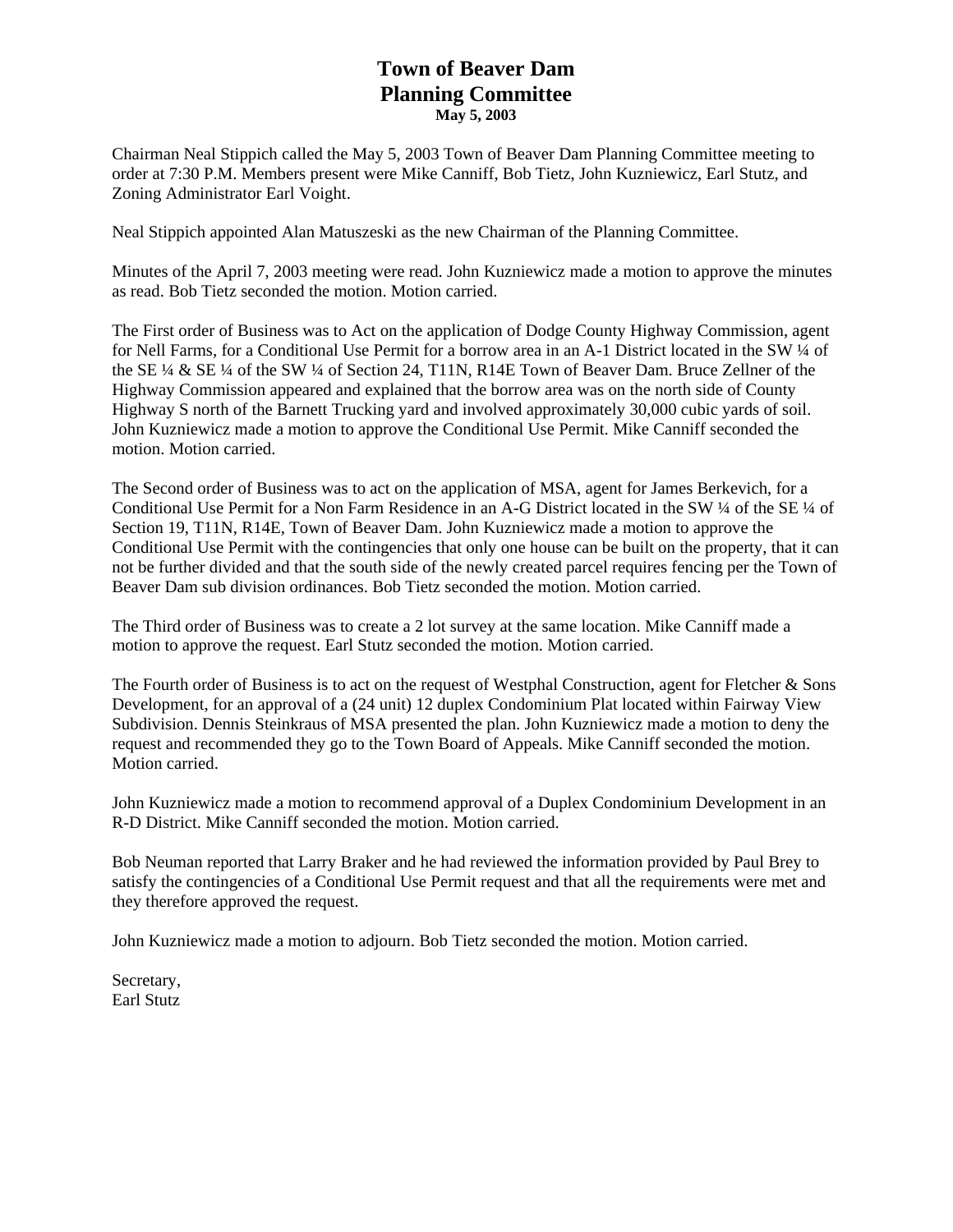## **Town of Beaver Dam Planning Committee June 2, 2003**

Chairman Alan Matuszeski called the June 2, 2003 Town of Beaver Dam Planning Committee meeting to order at 7:00 P.M. Members present were Mike Canniff, John Kuzniewicz, Earl Stutz, Larry Braker and Zoning Administrator Earl Voight.

Larry Braker made a motion to dispense with the reading of May  $5<sup>th</sup>$  meeting minutes with the exception of correcting the last paragraph on the first page regarding John Kuzniewicz's motion. It should have read "John Kuzniewicz made a motion to recommend approval of a Duplex Condominium Development in an R-**D** District not R-1 as the minutes stated. Mike Canniff seconded the motion. Motion carried.

The First order of Business was to Act on the application of Wondra Excavating, agent for Beaver Dam Community Hospital for a Conditional Use Permit for a land borrow in an EC District located in the NE ¼ of the NW ¼ of Section 27, T12N, R14E, Town of Beaver Dam. . Mitch Leisses, of Wondra Excavating, appeared and explained what area was involved, that it covered approximately four acres and involved relocating 27,000 cubic yards. The project was to start in late July or early August and take approximately two weeks to complete depending on the weather. He also mentioned that they have contacted the County and have in process a non metallic mining permit. Mitch confirmed that the topsoil would all be returned to its proper location when completed so the land could continue to be farmed. John Kuzniewicz made a motion to approve. Earl Stutz seconded the motion. Motion carried.

The Second order of Business was to Act on the letter of approval, because they are adjoining land owners, for Jim Guenther and Dodge Concrete, agent for Dennis Frank, in an EC District located at N6805 South Center Rd. Jim explained their plans and showed the proposed changes. Mike Canniff made a motion to approve. Larry Braker seconded the motion. Motion carried.

The Third order of Business was to Review and recommend to the Town Board on the application of Dennis Frank, agent for Donald & Sandy Synder, to rezone about 2 acres of adjacent land from A-1 to A-M District to be in compliance of zoning for a Agriculture related transportation business located at W8219 Hemlock Rd. Dennis showed the area involved and explained his plans to erect a building for his milk truck. John Kuzniewicz made a motion to recommend to the Town Board to approve the rezoning. Mike Canniff seconded the motion. Motion carried.

John Kuzniewicz made a motion to adjourn. Larry Braker seconded the motion. Motion carried.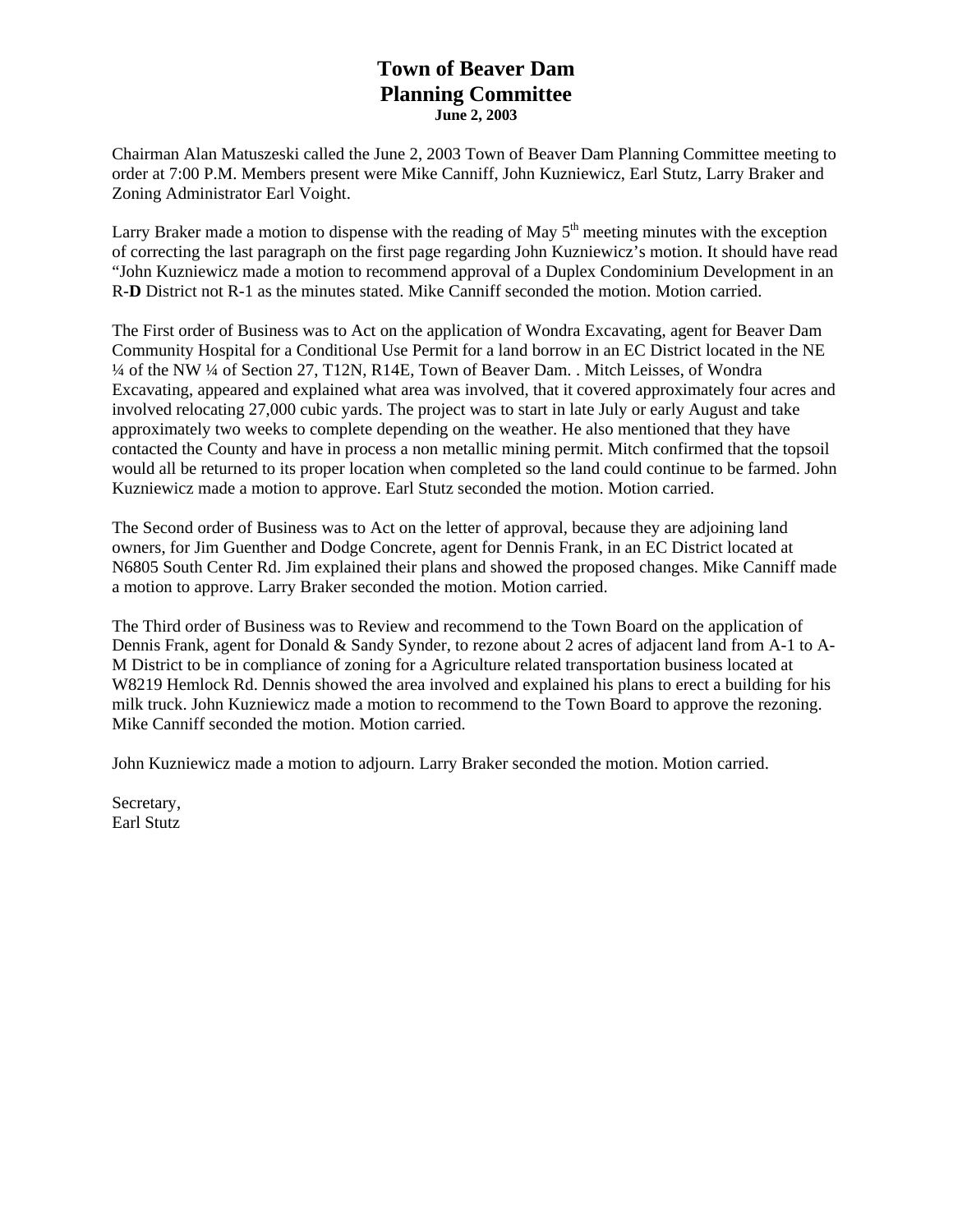## **Town of Beaver Dam Planning Committee June 30, 2003**

Chairman Alan Matuszeski called the June 30, 2003 Town of Beaver Dam Planning Committee meeting to order at 7:00 P.M. Members present were Bob Tietz, John Kuzniewicz, Earl Stutz, Larry Braker and Zoning Administrator Earl Voight.

The minutes of the June 2, 2003 meeting were read. John Kuzniewicz made a motion to approve the minutes as read. Bob Tietz seconded the motion. Motion carried.

The First order of Business was to act on the application of Richard Moldenhauer for a Conditional Use Permit for a dog kennel permit in an A-1 district located at N6248 Fabisch Rd in the NW ¼ of the SW ¼ of Section 13, T11N, R14E, Town of Beaver Dam. Mike Wissell, a land owner across the road, expressed concerns he presently has with Mr. Moldenhauer's existing dogs running loose and constant barking. He is developing several residential lots and is concerned that an even larger number of dogs constant barking and running loose will have a negative impact on the development and future owners as well. An owner of one of the lots reiterated the same concerns. Mr. Moldenhauer provided a plan showing a layout of the kennels and dog runs and explained that no dogs will be running free. The dogs he has now are family pets. He indicated he would have a maximum of 20 dogs on site including his own family pets. It was noted that Mr. Moldenhauer needs a kennel license for his own four dogs that he has now. John Kuzniewicz made a motion to approve the Conditional Use Permit with the stipulation that a maximum of twenty dogs, including family pets, would be kept or boarded at any time. Dog grooming or any other related activities would require a separate Conditional Use Permit and are not included in this one. Larry Braker seconded the motion. Motion carried.

The Second order of Business was to Act on the application of MSA, agent for Tom Brennan, for a Letter of Intent to create 2 parcels in part of the SE ¼ of the SW ¼ of Section 25, T12N, R14E, located on Hwy A in the Town of Beaver Dam. John Kuzniewicz made a motion to table the request. Rezoning of the land needs to take place first. Earl Stutz seconded the motion. Motion carried.

The Third order of Business was to Act on the application of MSA, agent for William Seefeld, for a Letter of Intent to create 2 parcels located in the NW ¼ of the SW ¼ of Section 5, T11N, R14E when part of Linde Rd is vacated by the Town Board. Anne Cook of MSA explained that Steve Hannan is currently processing the paperwork to vacate the undeveloped part of Linde Road and the area dedicated as a park and will then rededicate a portion of the existing park area as Linde Road. Larry Braker made a motion to approve the Letter of Intent contingent on a letter of credit being provided for any improvements and the vacating paperwork being completed. John Kuzniewicz seconded the motion. Motion carried.

Bob Tietz made a motion to adjourn. John Kuzniewicz seconded the motion. Motion carried.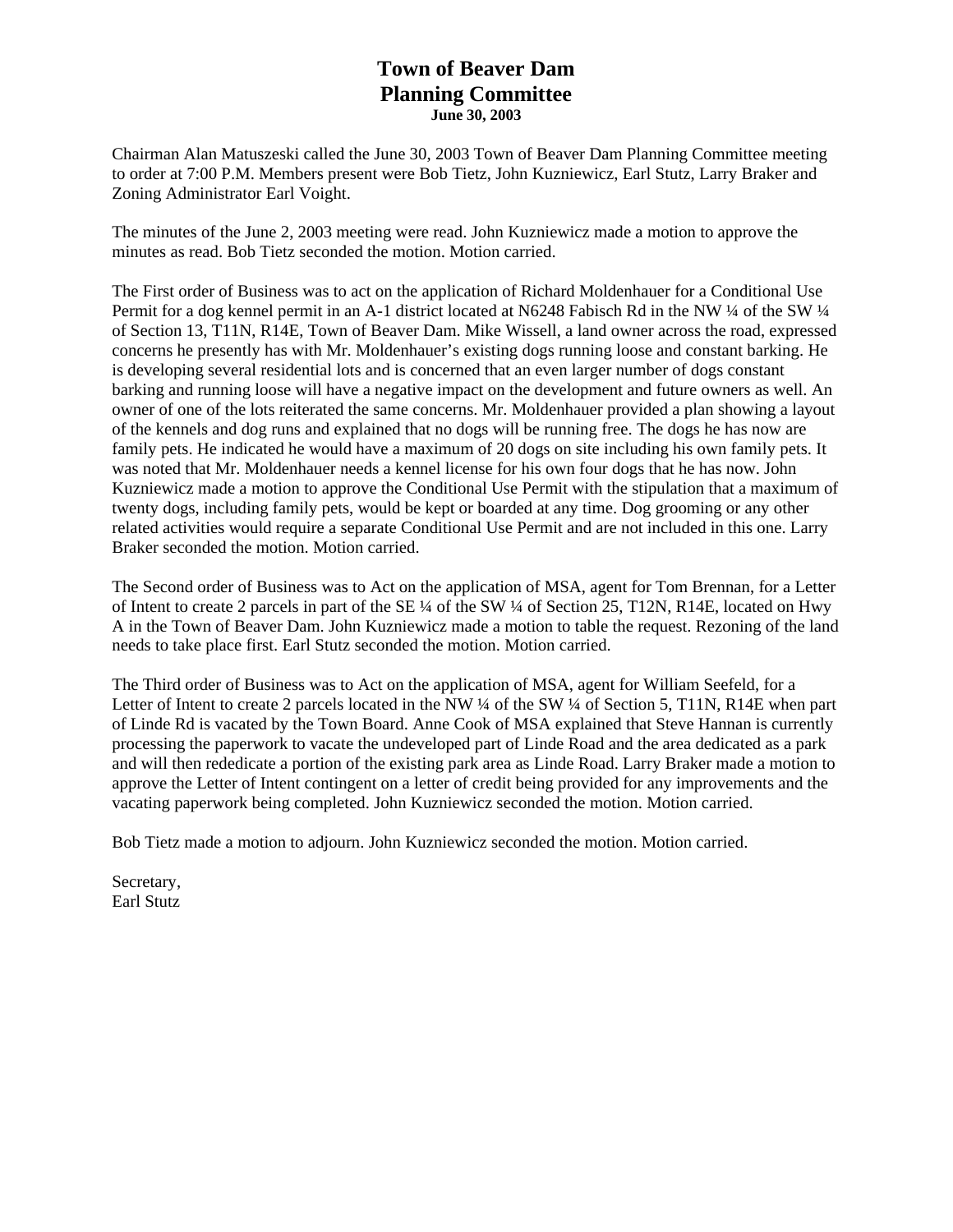# **Town of Beaver Dam Planning Committee August 4, 2003**

Chairman Alan Matuszeski called the August 4, 2003 Town of Beaver Dam Planning Committee meeting to order at 7:00 P.M. Members present were Mike Canniff, John Kuzniewicz, Ken Neumann, Earl Stutz, Larry Braker, 1<sup>st</sup> Alternate Bob Tietz and Zoning Administrator Earl Voight.

Larry Braker made a motion to dispense with the reading of the June 30, 2003 meeting minutes. Ken Neumann seconded the motion. Motion carried.

The First order of Business was to Act on the application of Craig Ganske, agent for Charles & Virginia Ganske for a Conditional Use Permit for a Non Farm resident in an A-G district located in the SW ¼ of the SW ¼ of Section 13, T11N, R13E. Craig explained that he lives on the homestead now and his parents want to sell the farm so he wants to build a new house across the road on the north side of Hwy W. John Kuzniewicz recommended he contact the County to get his proposed driveway approved. John Kuzniewicz made a motion to approve the Conditional Use Permit contingent on the County's approval of the driveway. Mike Canniff seconded the motion. Motion carried.

The Second order of Business was to Act on the application of Jeffrey & Denise Schepp for a Conditional Use Permit in an Industrial District located at W7972 Ollinger Rd for Auto & Truck repair, painting, welding, rebuilding, detailing & accessories including motor sports equipment. Russell Landsinger, former owner and now adjoining landowner, shared the history of the property over the last fifteen years and his views regarding the permitting process in the past. Jeffrey explained that he bought the property seven years ago and operates it as a hobby business in addition to his fulltime second shift job. There was considerable discussion regarding the roadside general appearance of the property and the enclosing of cars and equipment aside and behind the buildings. John Kuzniewicz made a motion to approve the Conditional Use Permit with the following conditions.

- 1. A gate must be installed on the south side fencing to close up the existing opening.
- 2. A maximum of six licensed/drive able vehicles will be allowed in the front of the building outside of the fenced area.
- 3. All other vehicles and equipment must be inside a totally secured fence of at least six feet in height.
- 4. Jeffrey has sixty days to complete the fencing.

Bob Tietz seconded the motion. Motion carried.

The Third order of Business was to Act on the petition of Anne Cook, agent for Tom Brennan, for the rezoning of a parcel of land from Prime A-G to A-G for the purpose of building a non farm resident located in the SE ¼ of the SW ¼ of Section 2, T12N, R13E. Anne Cook, from MSA explained the request and that it involved four and one half acres on the south side of Hwy A.

Earl Stutz made a motion to recommend to the Town Board to approve the rezoning. Larry Braker seconded the motion. Motion carried.

The Fourth Order of Business was to Act on a Letter of Intent for John Francis to create a parcel located in the NE ¼ of the NW ¼ of Section 20, T12N, R14E and a request to remove the restriction along Sunset Point Rd for no access. Mr. Francis explained what he was trying to do with the property. John Kuzniewicz made a motion to approve the request to create a parcel and remove the restriction subject to the following three conditions being met.

- 1. A water runoff study is performed for the lot being created.
- 2. The Railroad approves the driveway access.
- 3. A letter from the County is provided authorizing the driveway off Sunset Point Road. Ken Neumann seconded the motion. Motion carried.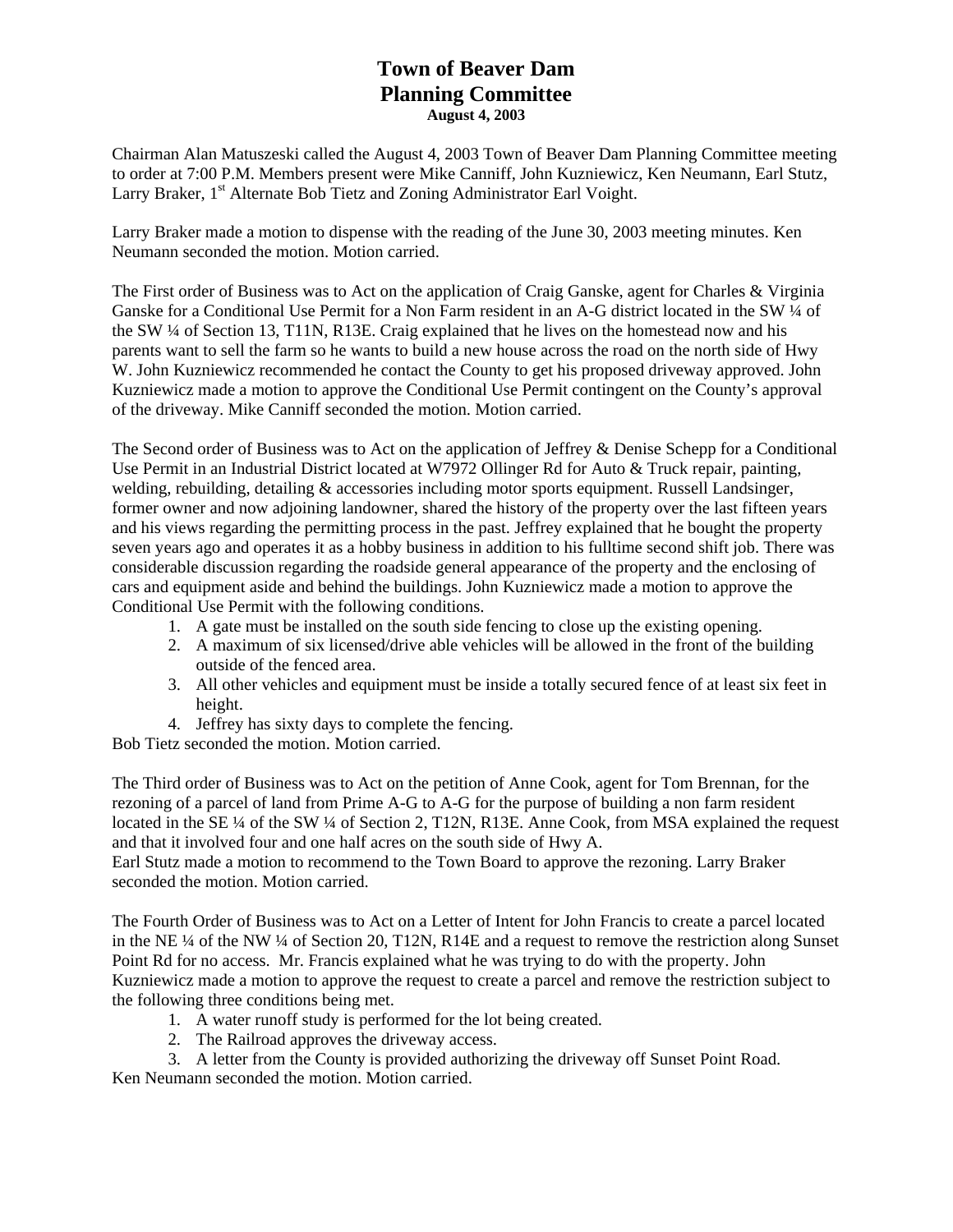John Kuzniewicz made a motion to adjourn. Larry Braker seconded the motion. Motion carried.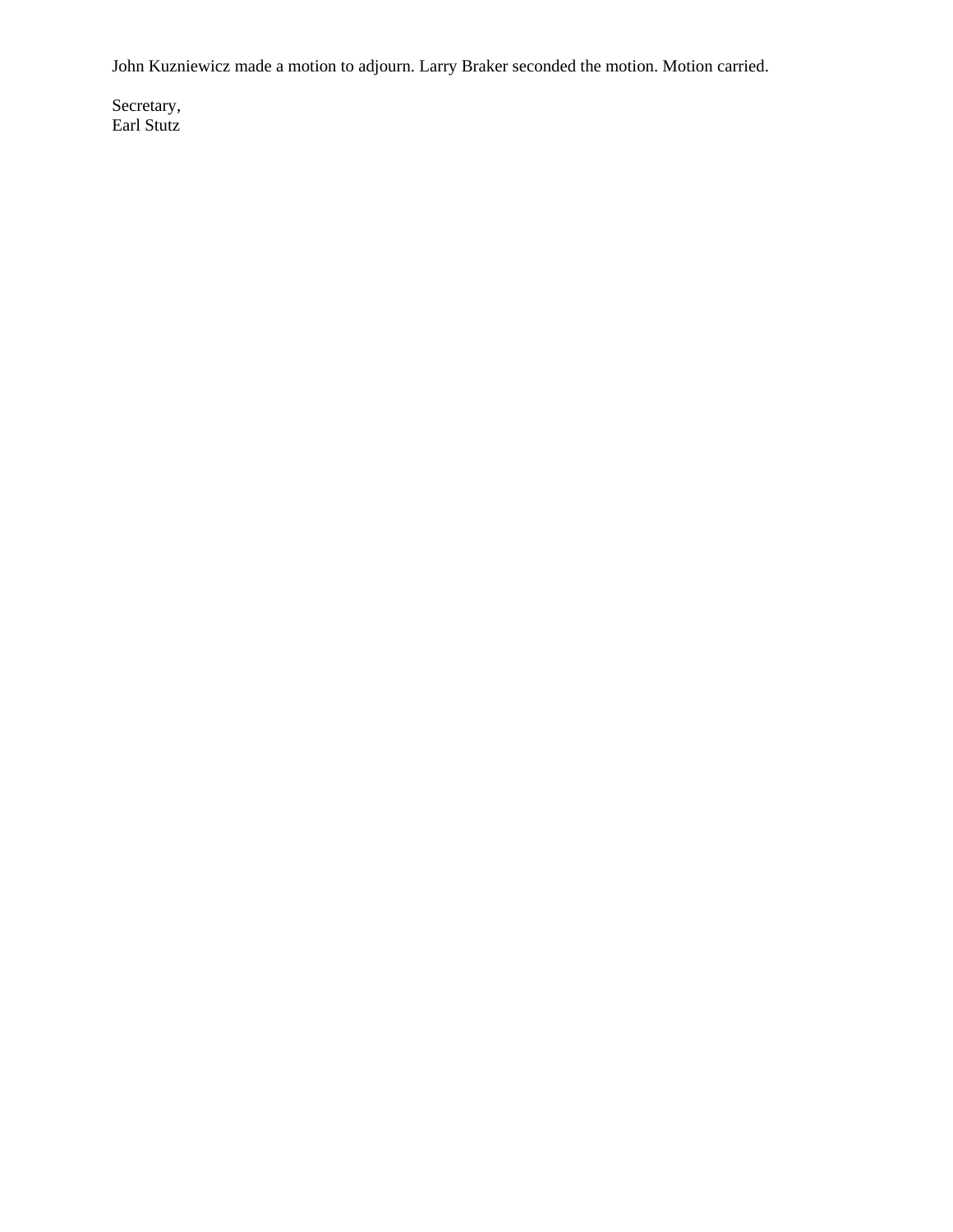## **Town of Beaver Dam Planning Committee September 22, 2003**

Chairman Alan Matuszeski called the September 22, 2003 Town of Beaver Dam Planning Committee meeting to order at 7:00 P.M. Members present were Mike Canniff, John Kuzniewicz, Joe Meyer, Earl Stutz, Larry Braker, Ken Neumann and Zoning Administrator Earl Voight.

Minutes from the August 4, 2003 meeting were read. Mike Canniff noted that under the Third Order of Business, the land location should be R13E rather than R14E. Under the Fourth Order of Business Alan Matuszeski noted that the words "recommend to the Town Board" need to be removed. Larry Braker made a motion to approve the minutes with the corrections as noted. Mike Canniff seconded the motion. Motion carried.

The First Order of Business was to Act on the application of Ronald Warmka for a Conditional Use Permit for a Non Farm Resident in an A-G district located on South Crystal Lake Rd in SE ¼ of the SE ¼ of Section 10, T11N, R14E and a Letter of Intent to create a parcel at the same location. Mr. Warmka explained where the area was, that it involved 5 acres, was 300 feet wide and the full depth to the lot line. The driveway would access onto South Crystal Lake Road. Oz Kinas from Linck Aggregates indicated he had no objection to a home being built there as long as the new owner understood that the adjoining was an active pit which included blasting taking place. Mike Canniff made a motion to approve the application with three conditions:

- 1. A water runoff study must be completed.
- 2. A driveway safety study must be performed.
- 3. A site plan must be provided.

Joe Meyer seconded the motion. Motion carried.

John Kuzniewicz then made a motion to amend the motion and include a fourth condition.

4. To limit the 24 acre parcel to two lots, one being 5 acres and the other 19 acres.

Earl Stutz seconded the motion. Motion carried.

John Kuzniewicz made a motion to approve the Letter of Intent to create a parcel. Ken Neumann seconded the motion. Motion carried.

The Second Order of Business was to Act on the application of Dennis Frank for a Conditional Use Permit for transportation related activities primarily serving the basic AG industry in an AM district located at W8219 Hemlock Rd, South of North line of NE ¼ of Section 22, T12N, R14E, and a Letter of Intent to create a parcel at the same location if needed. Dennis explained that he had this two acres rezoned within the last couple months and was now ready to put up the 40 by 88 foot shed for his milk truck. He is also going to put a new second driveway off of Hemlock to parallel his existing driveway. The two will then provide a "horse shoe" shape so he can drive in one and continue on around and back out without backing his truck. There was also discussion about the building being used for anything else. The Committee made it clear that the AM classification only allowed for Agricultural type businesses. Ken Neumann made a motion to approve the Conditional Use Permit. Larry Braker seconded the motion. Motion carried.

It was decided that the Letter of Intent to create a parcel was not needed.

The Third Order of Business was to Act on the application of David Eisenga, agent for Joseph Cantafio, for a Conditional Use Permit to allow a manufactured home sales display in an E.C district located at W9178 Cty Hwy G, Beaver Dam on the corner of Madison St. and Cty Hwy G. Part of NE 1/4 of NW 1/4 Section 8 T11N, R14E. No one was in attendance to present any information so John Kuzniewicz made a motion to table the request. Joe Meyer seconded the motion. Motion carried.

The Fourth Order of Business was to Act on the Application of Keith Ghanian/Dan Fox agent for Louis Ganske for a Conditional Use Permit for auto sales, service and repair and signage for a parcel located on Kellom Rd. located in SE ¼ of SW ¼ Section 22, T12N, R14E, and a Letter of Intent to create a parcel at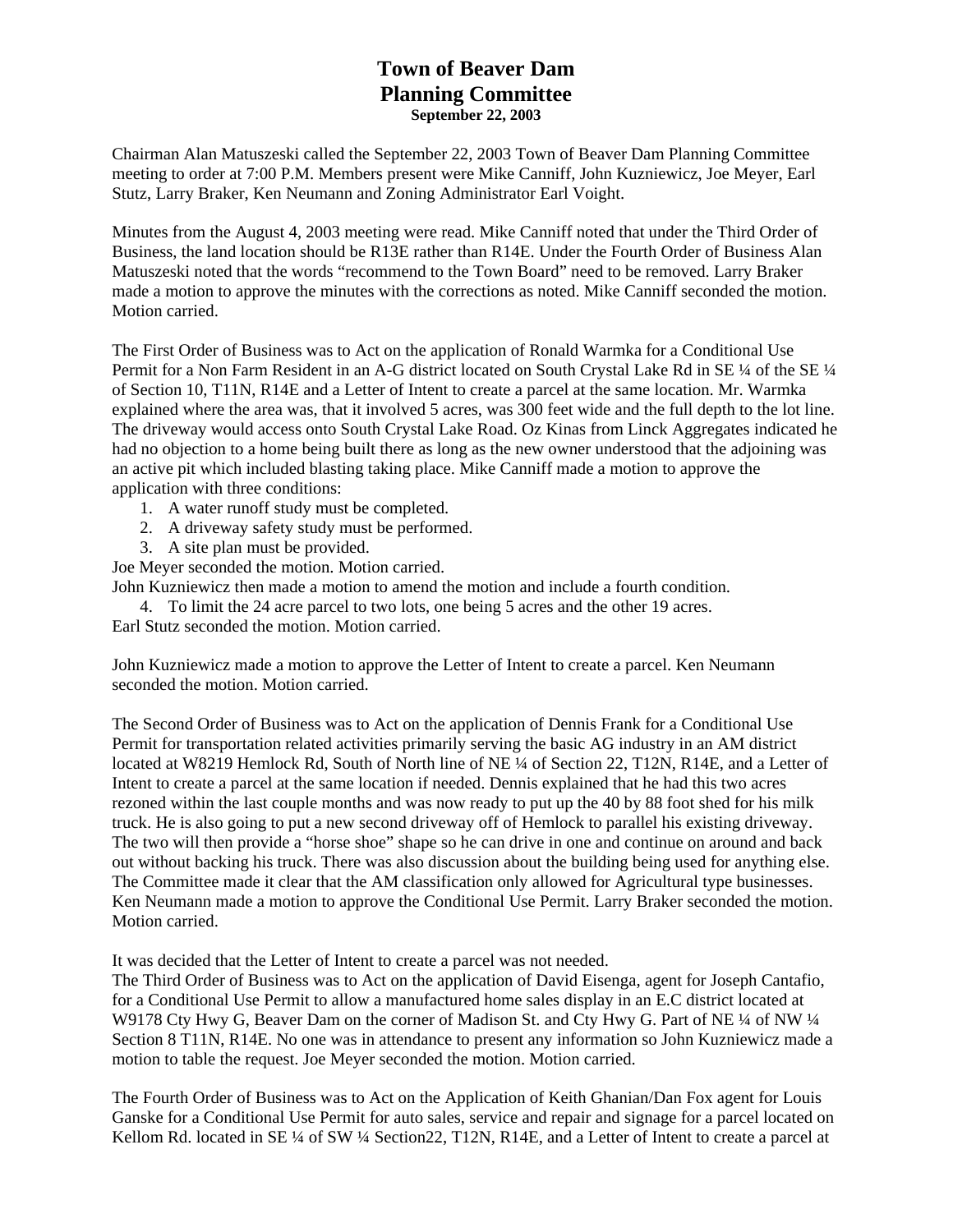the same location. Mr. Fox explained that they wanted to move their present Oldsmobile/Cadillac/GMC dealership from downtown to this new location which is presently zoned Extensive Commercial. Emerson Kellom requested the trees along the line fence be left in place. The new owners indicated that was fine with them. John Kuzniewicz made a motion to approve the Conditional Use with the following two conditions:

1. A water runoff study must be performed with all the water being retained on the property.

2. The water runoff study must come back to this committee before a building permit will be issued. Joe Meyer seconded the motion. Motion carried.

Larry Braker made a motion to approve the Letter of Intent to create a parcel. Ken Neumann seconded the motion. Motion carried.

The Fifth Order of Business was to Discuss and recommend to the Town Board on the application of Richard Leistekow, agent for Robert and Carol Ganske to rezone a 2 ½ acre parcel from A1 to Ag, to allow for a non-farm resident for parents of the farm, and also create a parcel of said description NW1/4 of NE1/4 Section23, T12N, R14E. Mr. Ganske explained that the location was west of his existing farmstead and on the south side of Hemlock Road. Earl Stutz made a motion to recommend to the Town Board to approve the request. Ken Neumann seconded the motion carried. After further discussion and reconsidering all the options, Mr. Ganske withdrew his request.

The Sixth Order of Business was in regards to the December 2, 2002 conditions on Mark Hanson's Hidden Acres Final Plat. Anne Cook from MSA presented information and an e-mail from Dan Prunuske indicating that all of the conditions had now been met. John Kuzniewicz made a motion to approve the Final Plat of Hidden Acres. Mike Canniff seconded the motion. Motion carried.

John Kuzniewicz made a motion to adjourn. Larry Braker seconded the motion. Motion carried.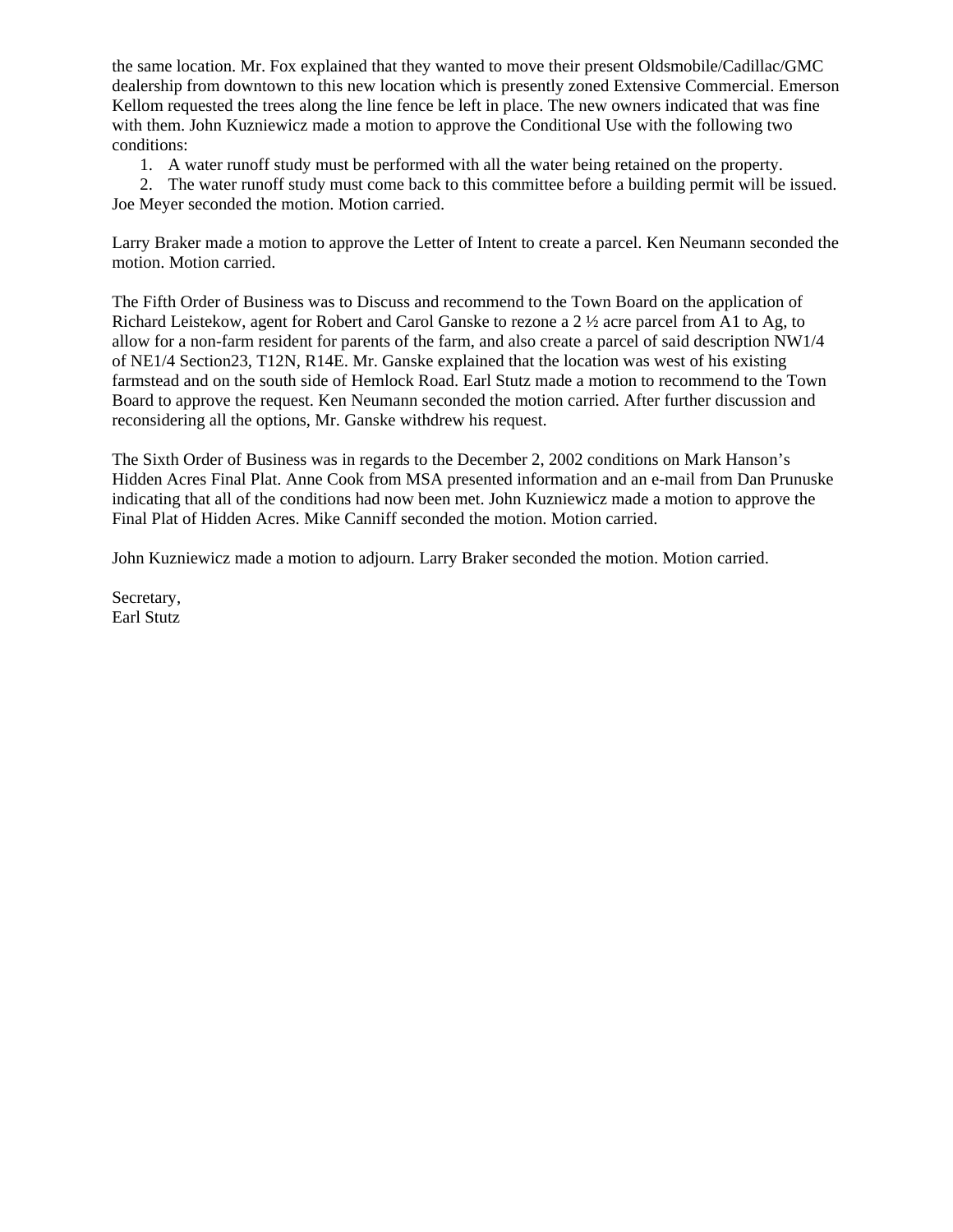## **Town of Beaver Dam Planning Committee October 6, 2003**

Chairman Alan Matuszeski called the October 6, 2003 Town of Beaver Dam Planning Committee meeting to order at 7:00 P.M. Members present were Mike Canniff, John Kuzniewicz, Joe Meyer, Earl Stutz, Larry Braker, Ken Neumann and Zoning Administrator Earl Voight.

Minutes from the September 22, 2003 meeting were read. Larry Braker made a motion to approve the minutes as read. Ken Neumann seconded the motion. Motion carried.

The First Order of Business was to Act on the application of Dodge County Hwy Commission, agent for David & Katherine Schmitt, for a Conditional Use Permit in a AG district for a Borrow area in the SW  $\frac{1}{4}$ of SW ¼ of S21 – T11 R14E corner of Cty Hwy S and Shaw Hill Rd. Dodge County Highway Engineer Bruce Zellner explained about the borrow pit and stated that he would like to have it closed up by the end of this year. Larry Braker made a motion to approve the Conditional Use with the following two conditions.

- 1. The sub soil and top soil will be put back and the stones will be picked up.
- 2. When completed the land will be back to an Agriculture state.

Joe Meyer seconded the motion. Motion carried. Ken Neumann abstained from voting.

The Second Order of Business was to Act on the tabled application for a Conditional Use Permit of David Eisenga, agent for Joseph Cantafio, to allow a manufactured homes sales display in a EC District located at W9178 Cty Hwy G, Beaver Dam, on the corner of Madison St. and Cty Hwy G. Part of NE ¼ of NW ¼ S8 T11N R14E. David Eisenga addressed the committee and clarified that he sells modular homes, not manufactured homes. They are two totally different types of homes built to different standards. He then presented a sketch showing the proposed location of his model home in relationship to the intersection of Highways 151 and G. Larry Braker then referenced the October 1991 Conditional Use Permit and stated that the existing trailer parking on this property was not allowed and raised concerns about general housekeeping. John Kuzniewicz was also concerned about all the signs along the road that were not approved either. After some discussion about what the County's requirements were for a vision corner, Larry Braker made a motion to table the issue until Bruce Zellner could return to our meeting in a little while and explain to us what the current setback requirements are. Ken Neumann seconded the motion. Motion carried. Upon Bruce's return, the set back requirements were explained to everyone. Larry Braker made a motion to approve the Conditional Use with the following conditions.

- 1. The vision triangle is measured from the center line of each road.
- 2. Along Highway G the dimension is 132 feet from the center of Highway 151 to the west.
- 3. Along Highway 151 the dimension is 312 feet from the center of Highway G to the north.
- 4. Nothing can be within the vision triangle. (Bruce Zellner further clarified that a holding tank could be within the vision triangle if approved through the County Planning Development Department.)
- 5. No driveway can be within the vision triangle.
- 6. There is also a 10 foot building setback requirement in addition to the vision triangle dimensions.
- 7. All existing signs must be removed before the modular home can be erected.
- 8. All campers and trailers must be removed before the home is erected.

Ken Neumann seconded the motion. Motion carried. John Kuzniewicz then made a motion to amend the motion to include that the home was not to be used as a residence. Mike Canniff seconded the motion. Motion carried.

The Third Order of Business was to Act on the application of Rob Brunelle at W8569 Cty Hwy W, Sect. 9 Town of Beaver Dam, for a Letter of Intent to create a parcel. John Kuzniewicz made a motion to deny the request because there was no road access. Joe Meyer seconded the motion. Motion carried.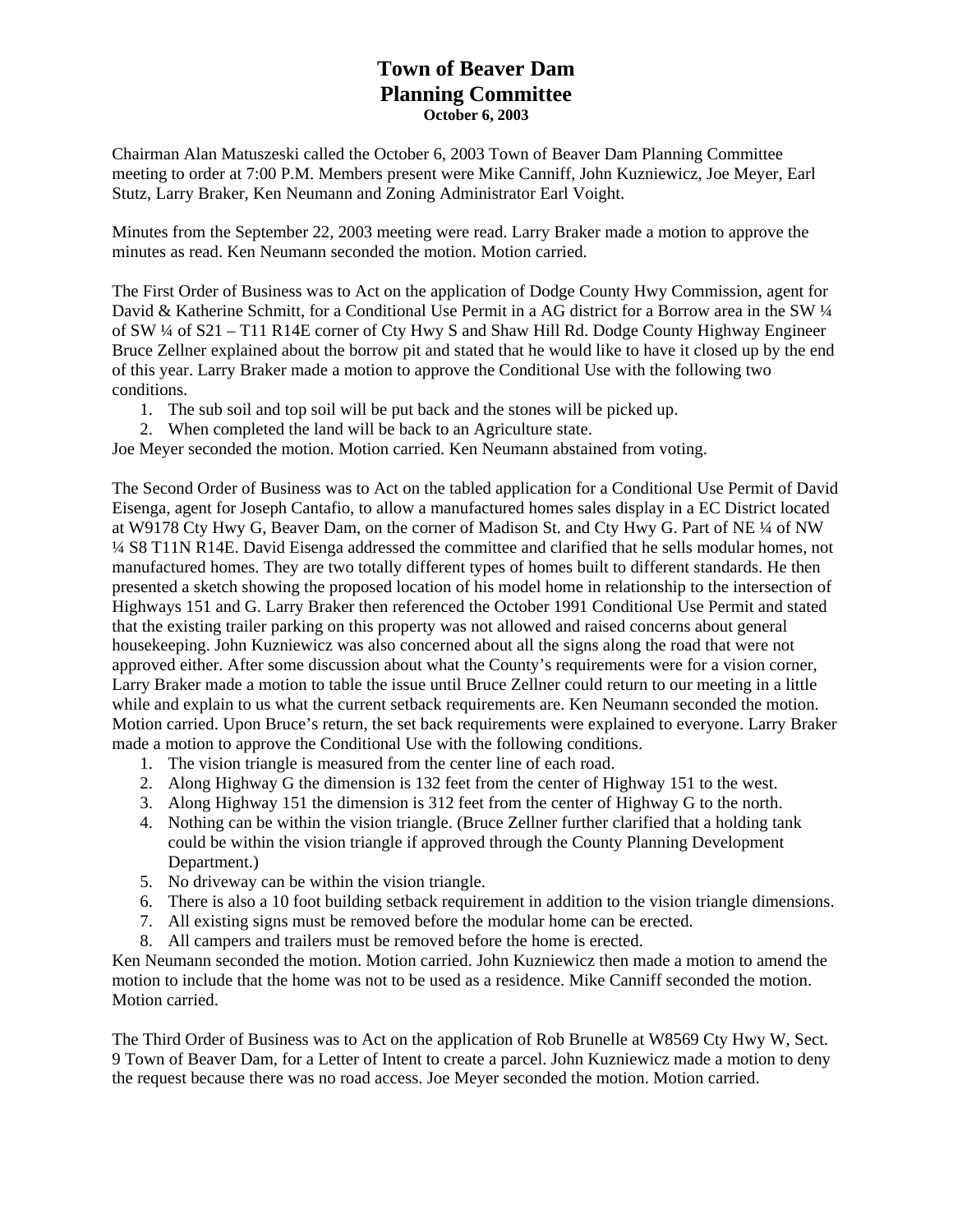#### Other Business:

Jeff Schepp provided pictures showing the front and sides of his business building confirming that he had meet the first three out of the four conditions of his August 2003 Conditional Use Permit. He asked for additional time to finish the last item of installing a fence to enclose the yard behind his building. He has already purchased the chain link fencing with wood slats but is unable to install it due to a large pile of firewood that is in the way. He would like to burn that up this winter and then install the fence in spring. Joe Meyer made a motion to amend the August 2003 Conditional Use to include a new dead line for the fence installation of June 1, 2004. John Kuzniewicz seconded the motion. Motion carried.

In reference to Ron Warmka's September 2003 Conditional Use Permit, Mr. Warmka submitted a letter requesting we strike the last stipulation limiting the 24 acre parcel to two lots, one being 5 acres and the other 19 acres. Larry Braker made a motion to let the original decision stand. Mike Canniff seconded the motion. Motion carried. The Town Clerk will notify Mr. Warmka of this via a letter.

Larry Braker made a motion to adjourn. Ken Neumann seconded the motion. Motion carried.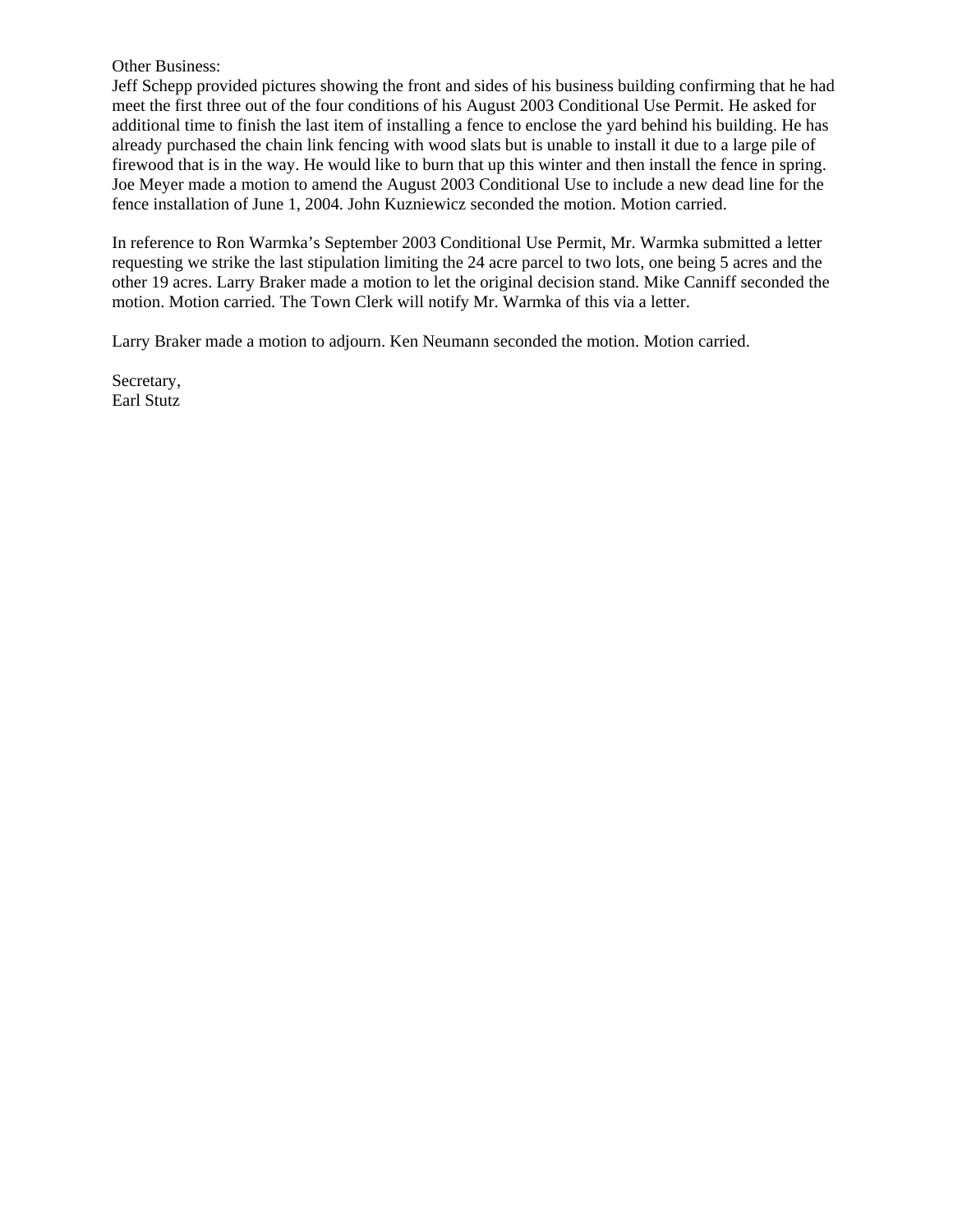# **Town of Beaver Dam Planning Committee October 13, 2003**

Chairman Alan Matuszeski called the October 13, 2003 Town of Beaver Dam Planning Committee meeting to order at 7:00 P.M. Members present were Mike Canniff, John Kuzniewicz, Joe Meyer, Earl Stutz, Larry Braker, Ken Neumann and Zoning Administrator Earl Voight.

Minutes from the October 6, 2003 meeting were read. John Kuzniewicz made a motion to approve the minutes as read. Ken Neumann seconded the motion. Motion carried.

The First Order of Business was to Act on application of Mark and Dana Wilson agent for Bud Ferris, for Conditional Use Permit in a EC district for retail business (lingerie shop), located at N8089 State Hwy 33 North. In part of ½ of NE ¼ of NW ¼ Sect 28-T12R14 Town of Beaver Dam. Dana explained that she wants to open a specialty business that will cater to women and their lingerie needs. Neal Perschke, who owns the adjoining property to the north, expressed his concern about the parking capacity in front of the building. He explained where the lot lines are, what easements apply and shared his opinion of what former business operators experienced at this location regarding parking. Mark felt he had room for 8 cars in the front of the store and being that it was a specialty store he felt that would be adequate parking. One of the primary concerns of the committee was what exactly was going to be sold at this place of business. The committee did not want an adult toy store with xxx rated videos, books, magazines, etc. Dana indicated that her business theme was meant to be romantic in nature, aimed at couples with the primary focus being lingerie. It would include such things as all types of women's under garments, night wear, robes, make up, massage oils, perfumes and slippers to mention a few.

Earl Stutz made a motion to approve the Conditional Use with two conditions.

1. Stripping for parking in front of the store must be completed.

2. They can not sell adult toys, x rated videos, books or magazines

Joe Meyer seconded the motion. Motion carried.

Larry Braker made a motion to adjourn. Ken Neumann seconded the motion. Motion carried.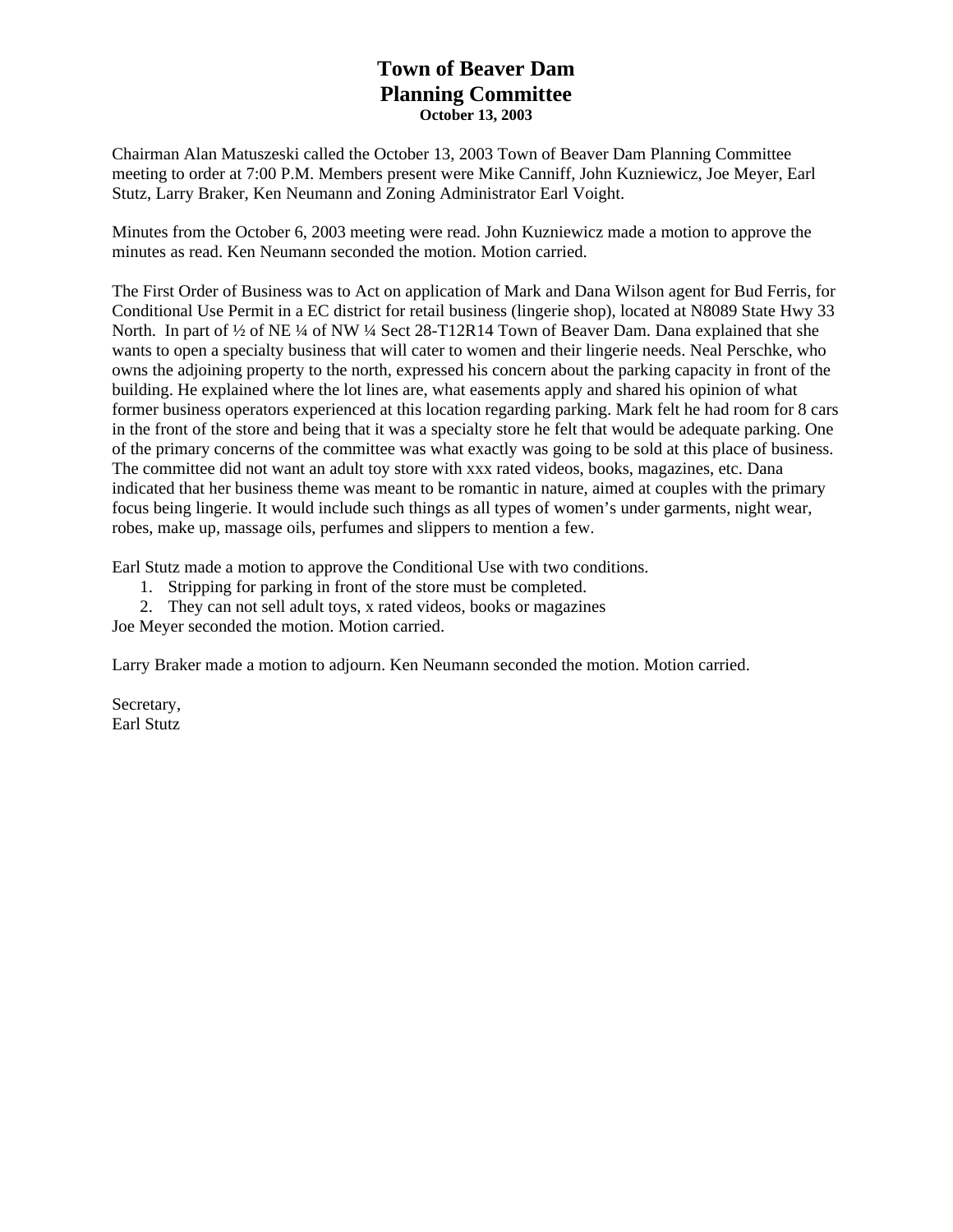## **Town of Beaver Dam Planning Committee November 3, 2003**

Chairman Alan Matuszeski called the November 3, 2003 Town of Beaver Dam Planning Committee meeting to order at 7:00 P.M. Members present were Bob Tietz, John Kuzniewicz, Joe Meyer, Earl Stutz, Larry Braker, Ken Neumann and Zoning Administrator Earl Voight.

Minutes from the October 13, 2003 meeting were read. Ken Neumann made a motion to approve the minutes as read. John Kuzniewicz seconded the motion. Motion carried.

The First Order of Business was to review, discuss and approve the final Plat of the Bainbridge Court First Addition, located in SE ¼ of the fractional NW ¼ of Sec 7, T11 R14E and make a recommendation to the Town Board. Based on the 16 September, 2003 drawing provided, Larry Braker made a motion to recommend to the Town Board to approve the final plat with the following five conditions:

- 1. For lots 20 & 21, relocate the drainage easements to the east along the back of both lots.
- 2. Change all side yard setbacks so they are a total of 25 feet with at least 10 feet on one side.
- 3. The gravel depth is to be checked and the final road grading is to be completed.
- 4. Street lighting is subject to the County's requirements.
- 5. Signage requirements will have to be looked into to see if they apply to this project or if the ordinance change took place after this project was underway.

6. A line of credit must be provided for road surfacing and any other gravel that may be needed. John Kuzniewicz seconded the motion. Motion carried.

The Second Order of Business was to review the building plans for the Cameron Giese house in Bainbridge subdivision. The Committee reviewed the plans and no objections were voiced.

The Third Order of Business was to review Countryside Pontiac/GMC water study plans for a new business building located on Kellom Rd. Dan Prunuske reviewed the water study plans and indicated everything was in order. John Kuzniewicz made a motion to approve the water study based on the original land purchase. If additional land is purchased, it shall also be included in the water retention study and the retention pond size shall change accordingly. Ken Neumann seconded the motion. Motion carried.

The Fourth Order of Business was to review the Letter of Intent of Robb Brunelle to create a parcel at W8569 Hwy W. No action was taken, based on the County's letter dated 21 October, 2003.

The Fifth Order of Business was to Act on the Application of Fairway Subdivision, owner Tim Fletcher & Sons LLC, for a Conditional Use Permit to allow Duplexes in a R.D. on all lots located in NE ¼ of SE ¼ Sec I T11 R14E. Discussion was undertaken with Mr. Fletcher and he was advised to check with the County on what they required for duplexes/zero lot lines.

John Kuzniewicz made a motion to approve the Conditional Use for Lots 1 through 6 and 13 through 21,with the exception of Lot 20, with the following two conditions:

1. County approval of sanitary systems for duplexes/zero lot lines.

2. A letter shall be obtained from the Lot 20 owner that he does not object to this change. Joe Meyer seconded the motion. Motion carried.

Larry Braker made a motion to adjourn. Ken Neumann seconded the motion. Motion carried.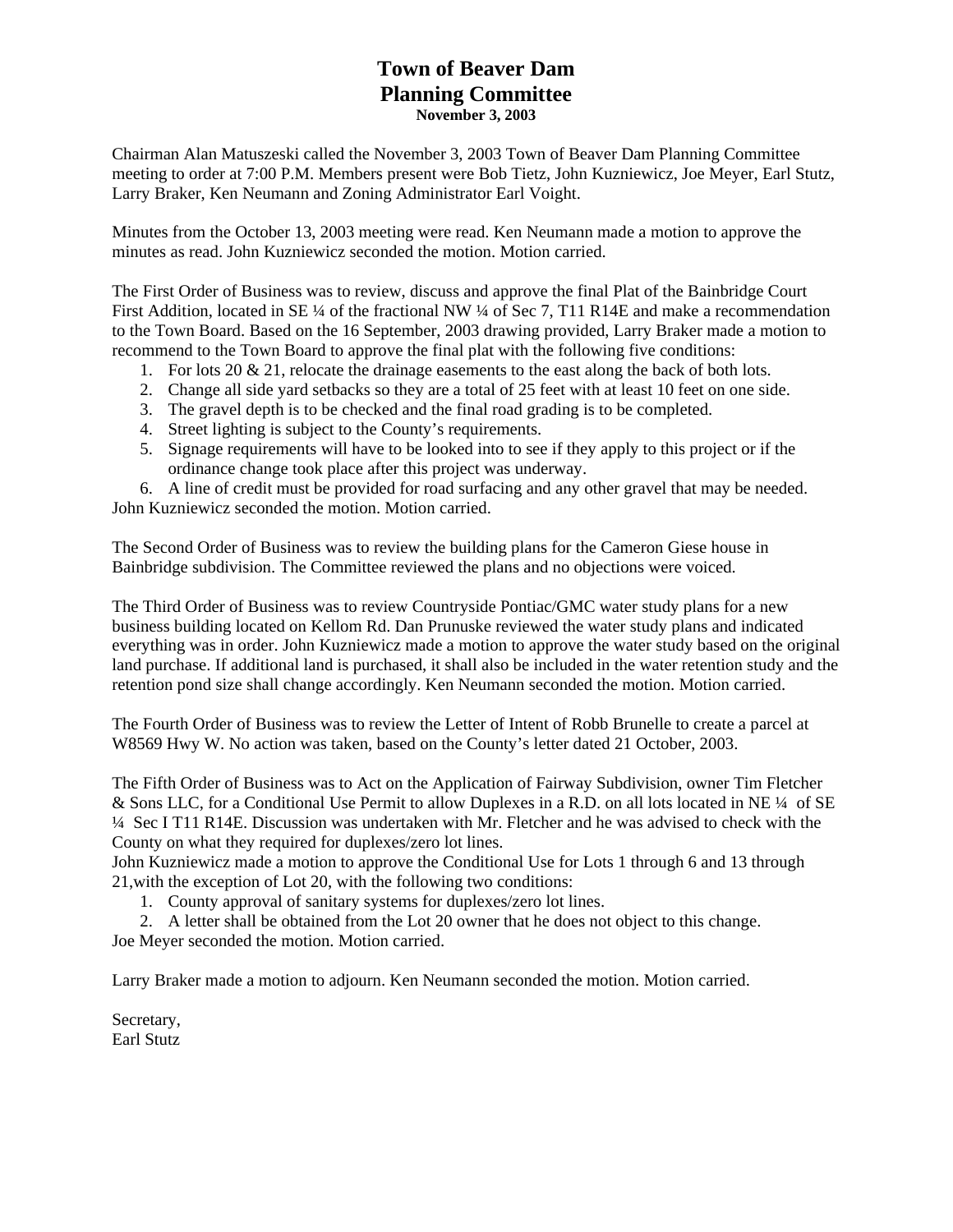## **Town of Beaver Dam Planning Committee December 1, 2003**

Chairman Alan Matuszeski called the December 1, 2003 Town of Beaver Dam Planning Committee meeting to order at 7:00 P.M. Members present were Mike Canniff, John Kuzniewicz, Joe Meyer, Earl Stutz, Larry Braker, Ken Neumann and Zoning Administrator Earl Voight.

Minutes from the November 3, 2003 meeting were read. Larry Braker made a motion to approve the minutes as read. Ken Neumann seconded the motion. Motion carried.

The First Order of Business was to review and discuss the proposed new zoning regulations.

The Second Order of Business, Larry Braker made a motion that the Zoning Administrator notify Joe Cantafio in writing that he is in violation of the conditions of his Conditional Use Permit that were agreed to at the October 6, 2003 Planning Committee meeting. Joe Meyer seconded the motion. Motion carried.

The Third Order of Business, Alan Matuszeski made a motion that corrected Planning Committee minutes continue to be handled as they have in the past. The corrections will be noted and new copies of the prior month's minutes will be made and distributed at the next meeting. Mike Canniff seconded the motion. Motion carried.

Larry Braker made a motion to adjourn. Ken Neumann seconded the motion. Motion carried.